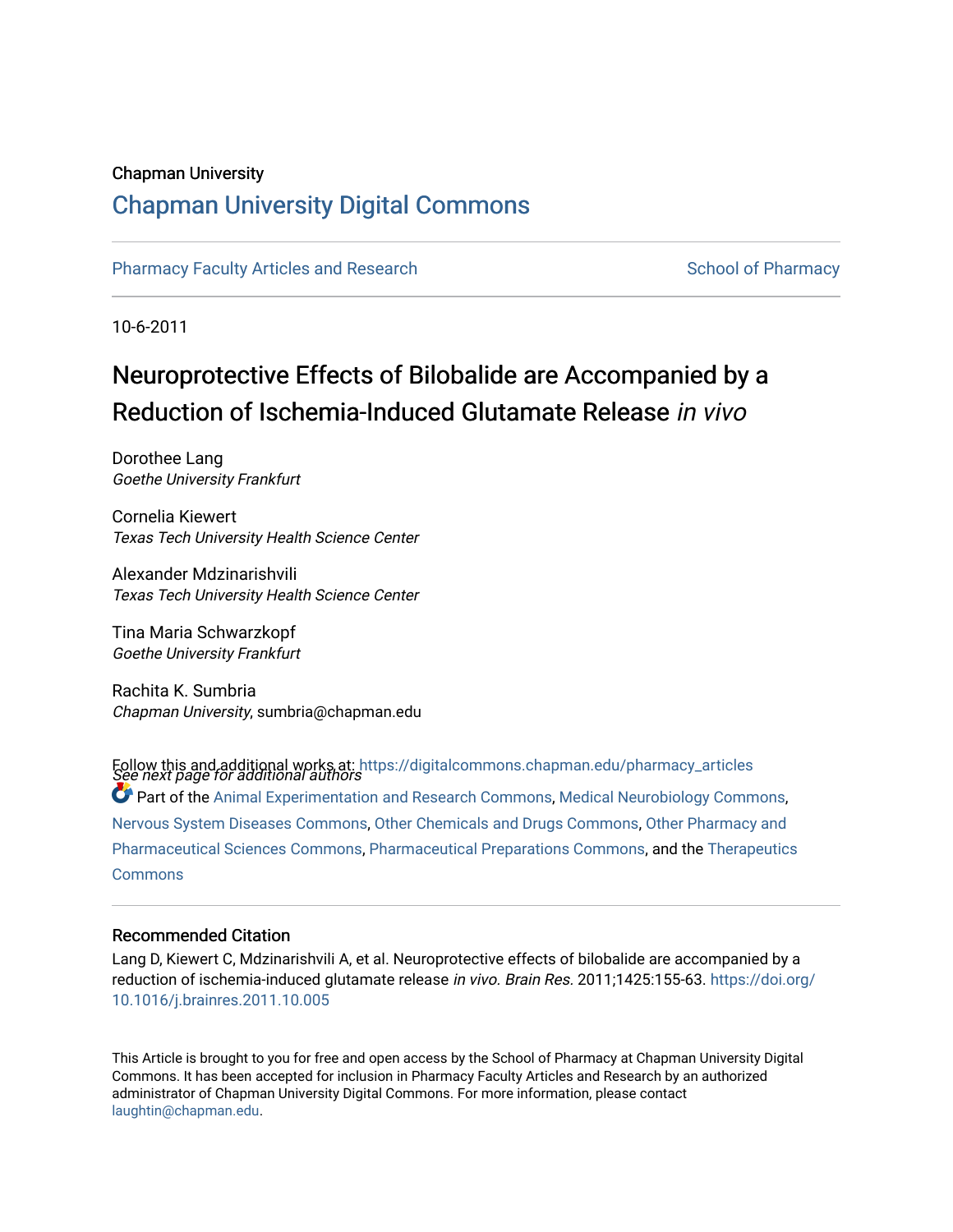# Neuroprotective Effects of Bilobalide are Accompanied by a Reduction of Ischemia-Induced Glutamate Release in vivo

# **Comments**

NOTICE: this is the author's version of a work that was accepted for publication in Brain Research. Changes resulting from the publishing process, such as peer review, editing, corrections, structural formatting, and other quality control mechanisms may not be reflected in this document. Changes may have been made to this work since it was submitted for publication. A definitive version was subsequently published in Brain Research, volume 1425, in 2011. <https://doi.org/10.1016/j.brainres.2011.10.005>

The Creative Commons license below applies only to this version of the article.

# Creative Commons License

# $\bigcirc$  000

This work is licensed under a [Creative Commons Attribution-Noncommercial-No Derivative Works 4.0](https://creativecommons.org/licenses/by-nc-nd/4.0/) [License](https://creativecommons.org/licenses/by-nc-nd/4.0/).

Copyright Elsevier

# Authors

Dorothee Lang, Cornelia Kiewert, Alexander Mdzinarishvili, Tina Maria Schwarzkopf, Rachita K. Sumbria, Joachim Hartmann, and Jochen Klein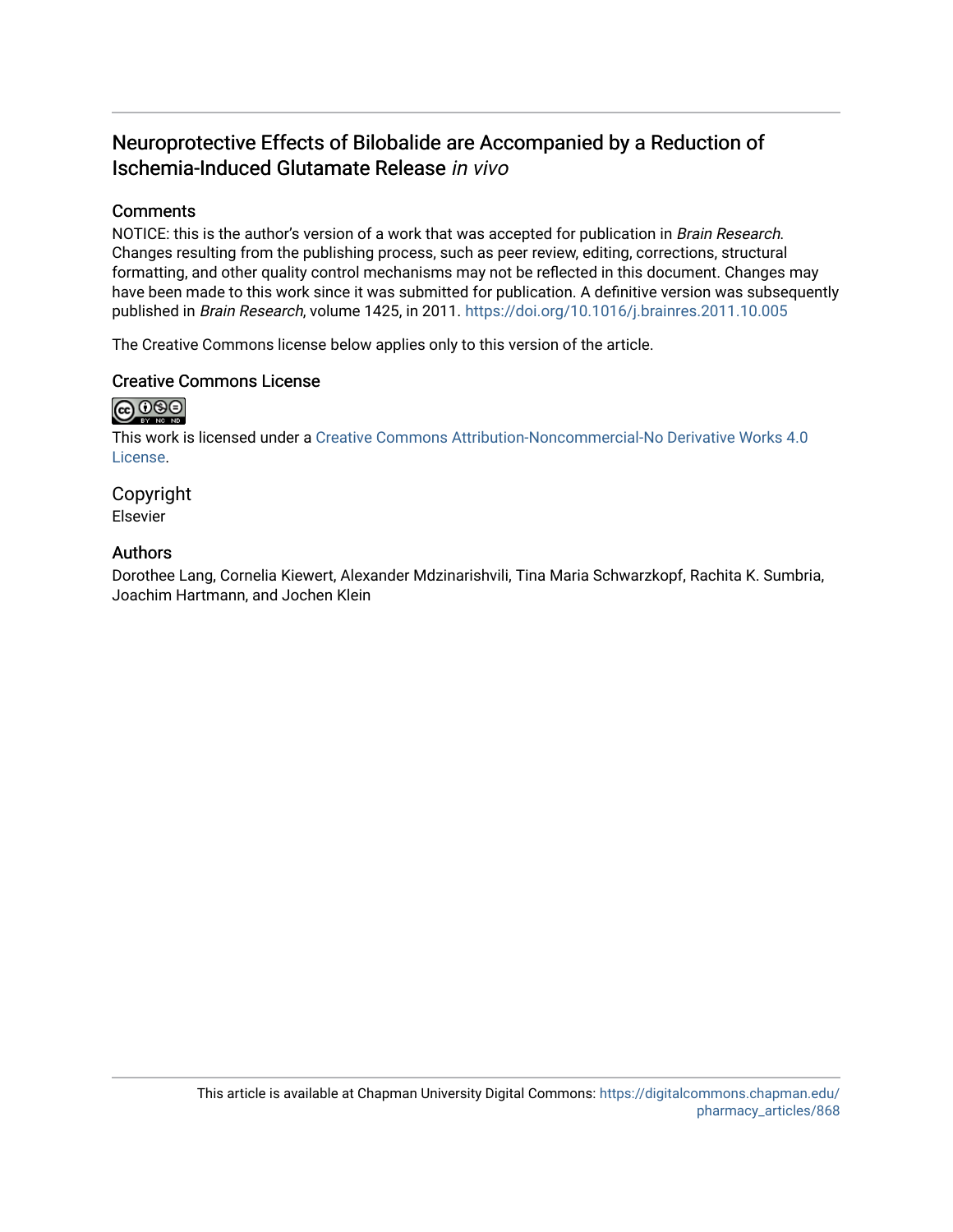

# NIH Public Access

**Author Manuscript**

*Brain Res*. Author manuscript; available in PMC 2012 November 24.

Published in final edited form as:

Brain Res. 2011 November 24; 1425: 155–163. doi:10.1016/j.brainres.2011.10.005.

# **Neuroprotective effects of bilobalide are accompanied by a reduction of ischemia-induced glutamate release** *in vivo*

**Dorothee Lang**a,1, **Cornelia Kiewert**b,1, **Alexander Mdzinarishvili**b,c , **Tina Maria Schwarzkopf**a, **Rachita Sumbria**b, **Joachim Hartmann**b, and **Jochen Klein**a,b,\* <sup>a</sup> Department of Pharmacology, College of Pharmacy, Goethe University Frankfurt, Max-von-Laue-Str. 9, 60438 Frankfurt, Germany

<sup>b</sup> Department of Pharmaceutical Sciences, School of Pharmacy, Texas Tech University Health Science Center, 1300 Coulter Dr, Amarillo, TX 79106, USA

<sup>c</sup> Department of Pharmaceutical Sciences, Northeastern Ohio University School of Pharmacy, 4209 State Road 44, Rootstown, OH 44272, USA

# **Abstract**

Neuroprotective properties of bilobalide, a specific constituent of Ginkgo extracts, were tested in a mouse model of stroke. After 24 hours of middle cerebral artery occlusion (MCAO), bilobalide reduced infarct areas in the core region (striatum) by 40-50% when given at 10 mg/kg one hour prior to MCAO. Neuroprotection was also observed at lower doses, or when the drug was given 1 h past stroke induction. Sensorimotor function in mice was improved by bilobalide as shown by corner and chimney tests. When brain metabolism *in situ* was monitored by microdialysis, MCAO caused a rapid disappearance of extracellular glucose in the striatum which returned to baseline levels after reperfusion. Extracellular levels of glutamate were increased by more than ten-fold in striatal tissue, and by four- to fivefold in hippocampal tissue (penumbra). Bilobalide did not affect glucose levels but strongly attenuated glutamate release in both core and penumbra regions. Bilobalide was equally active when given locally *via* the microdialysis probe and also reduced ischemia-induced glutamate release *in vitro* in brain slices. We conclude that bilobalide is a strong neuroprotectant *in vivo* at doses that can be used therapeutically in humans. The mechanism of action evidently involves reduction of glutamate release, thereby reducing excitotoxicity.

#### **Keywords**

Ginkgo biloba; glucose; microdialysis; middle cerebral artery occulsion; stroke

# **1. Introduction**

Neuroprotection, i.e. the prevention of nerve cell death, remains a prominent goal for the prevention and therapy of stroke-related damage (Woodruff et al., 2011). To the frustration of researchers and clinicians, however, many approaches that were effective in experimental

<sup>© 2011</sup> Elsevier B.V. All rights reserved.

<sup>\*</sup> *Corresponding author*. Phone +49-69 798 29366. FAX +49-69 798 29277. klein@em.uni-frankfurt.de. <sup>1</sup>Equal contribution to the paper.

**Publisher's Disclaimer:** This is a PDF file of an unedited manuscript that has been accepted for publication. As a service to our customers we are providing this early version of the manuscript. The manuscript will undergo copyediting, typesetting, and review of the resulting proof before it is published in its final citable form. Please note that during the production process errors may be discovered which could affect the content, and all legal disclaimers that apply to the journal pertain.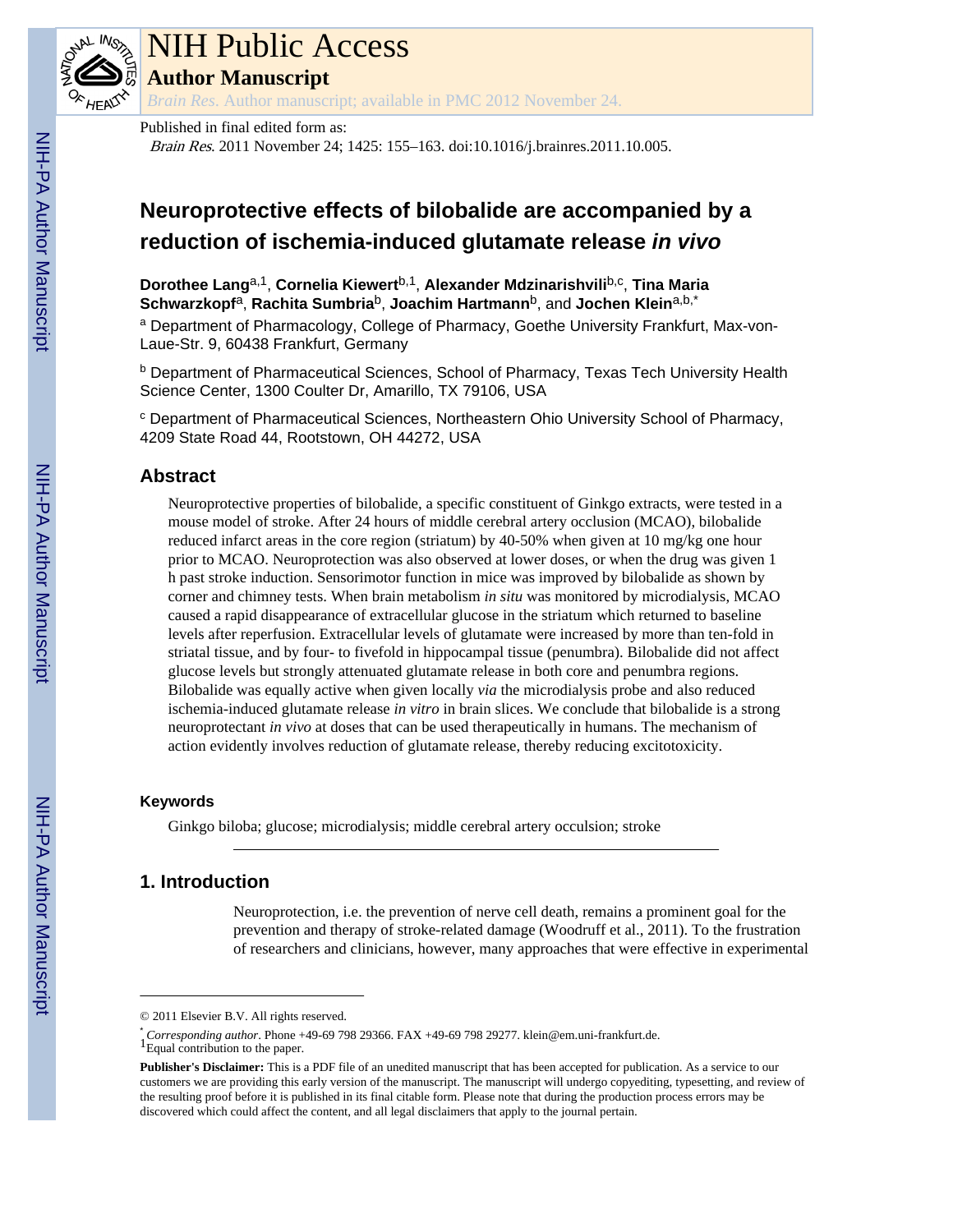stroke models failed to elicit beneficial effects in clinical studies (Ginsberg, 2008). While poor drug properties, e.g. insufficient brain permeability, were responsible for some failures, many neuroprotective compounds failed because of the time window of drug effects; as a rule, most compounds only acted when given prior to stroke induction which rendered them useless for clinical use. Preventive application of neuroprotective drugs would be preferable but is often limited by intolerable side effects. Therefore, tolerability is of major importance for current research into neuroprotective drugs (Danton and Dietrich, 2004).

Extracts of *Ginkgo biloba* are widely used for the treatment of chronic neurodegenerative disorders such as Alzheimer's disease (Birks and Grimley, 2009) and are well tolerated. In clinical trials, the well-known Ginkgo extract EGb761 has been almost devoid of side effects although a potential to inhibit blood coagulation is still under discussion. Importantly, more than 20 years of experimental work has amply demonstrated that Ginkgo extracts exert beneficial effects in animal models of acute neurodegeneration, e.g. in cerebral hypoxia and ischemia (Lee et al., 2002; reviewed by Ahlemeyer and Krieglstein, 2003). However, high doses of extracts (50-200 mg/kg) were usually required for optimum efficacy, and use of specific compounds at lower doses may be advantageous.

In earlier work, we had investigated specific constituents of Ginkgo extracts in an *in vitro*model of brain slices exposed to hypoxia and excitotoxicity, and we had reported that the effectiveness of Ginkgo extract EGb761 in this model was exclusively due to the presence of bilobalide, a sesquiterpene lactone that constitutes 2.9-3.2% of the extract (Klein et al., 1997; Weichel et al., 1999). Bilobalide was also identified as active ingredient by other groups (Chandradsekaran et al., 2001; reviewed by DeFeudis, 2002). In subsequent work, we further characterized bilobalide's effects in hippocampal slices (Kiewert et al., 2008), and in a preliminary study *in vivo*, we found that bilobalide strongly reduced brain edema in mice subjected to middle cerebral artery occlusion (Mdzinarishvili et al., 2007). Here, we report dose- and time-dependency of drug action and demonstrate functional improvements of the treated animals. Most importantly, we analyzed bilobalide's site and mechanism of action using microdialysis procedures.

## **2. Results**

#### **2.1 Dose- and time-dependent effects of bilobalide**

We used middle cerebral artery occlusion (MCAO) in mice to induce focal cerebral ischemia *in vivo*. Figs. 1 and 2 (upper panels) show representative experiments in which infarct areas were stained with TTC 24 hours after permanent occlusion. A total of nine mice was used in each group, from which two mice were excluded from analysis because of extensive bleeding after surgery or death within 24 hours. Among seven successful experiments in each group, the areas of non-viable, infarcted tissue were much smaller when animals were treated with bilobalide; this effect was particularly prominent in the striatal area, the tissue at the core of the infarct. At 10 mg/kg, the drug reduced the infarct area in striatal slices from 52.1  $\pm$  2.8% of total area (controls) to 13.1  $\pm$  8.5% (10 mg/kg), respectively (exemplary data for slice #3, mean  $\pm$  SEM, N=7 each). Bilobalide was also significantly active at 3 mg/kg (infarct area:  $30.9 \pm 8.5$ %; not illustrated) and moderately active at 1 mg/kg although the effect did not reach statistical significance (Fig. 1). At 0.3 mg/kg, the drug was ineffective (data not shown). Fig. 2 demonstrates that bilobalide was still strongly effective when the drug was administered one hour after MCAO; here, it reduced stroke area (in slice #3) from  $52.1 \pm 2.8\%$  (controls) to  $16.3 \pm 8.6\%$  (10 mg/kg). At 3 hours past stroke, a limited protection was seen  $(31.1 \pm 5.1\%; p<0.05; N=7$  each) (Fig. 2).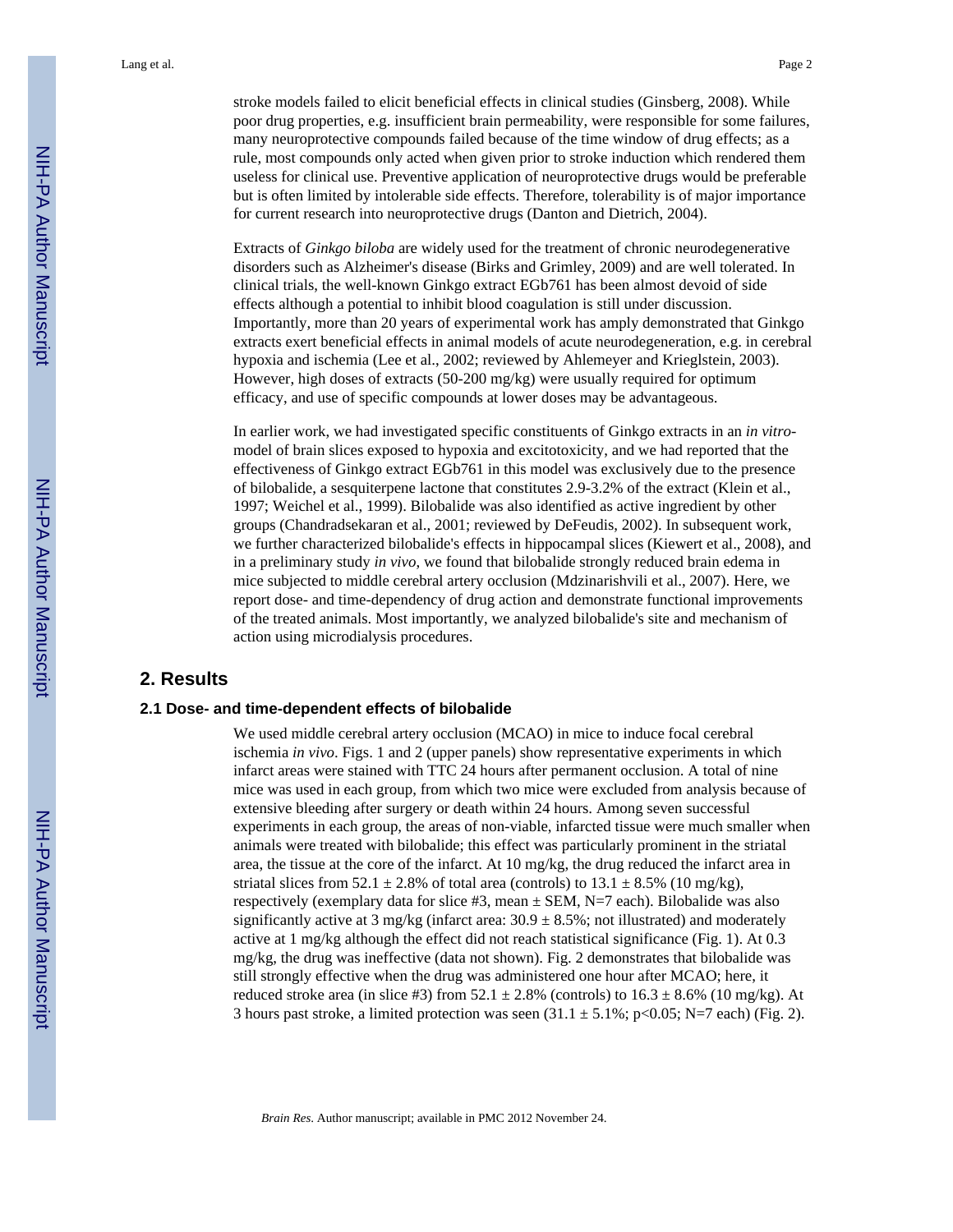#### **2.2 Sensorimotor function**

As bilobalide was most effective when given at 10 mg/kg one hour before MCAO, we used this dose and time point to test for functional recovery in transiently stroked mice. In the corner test (Fig. 3A), mice did significantly better when bilobalide was given, indicating that right leg function was better preserved after MCAO, concomitant with improved cell viability in the striatum (Fig. 1). In the chimney test (Fig. 3B), stroked mice had difficulties leaving the tube whereas all bilobalide-treated mice quickly climbed out of the tube, at a rate (7-18 s) similar to sham-operated animals (8-15 s).

#### **2.3 Extracellular levels of glucose and lactate**

Brain neurochemistry *in situ* was monitored by microdialysis in mouse striatum, the core area of the infarct (Fig. 4A and C), and in the hippocampus, an area belonging to the penumbra, i.e. the area that is only partially damaged by ischemia and can be rescued by neuroprotective drugs (Fig. 4B and D). The microdialysis probe has access to the extracellular space, hence, measured values reflect extracellular concentrations. True extracellular concentrations can be estimated by a comparison of dialyzed concentrations with *in vitro-recoveries which were 23.5%* for glucose and 34.9% for glutamate.

Basal levels of striatal glucose before ischemia were  $0.39 \pm 0.11$  mM (N=52) and remained largely unchanged during microdialysis in sham-operated mice (Fig. 4A and B). After MCAO, striatal glucose levels immediately declined by more than 90% within 20-30 minutes (Fig. 4A). In hippocampus, glucose levels dropped by 75% upon MCAO but recovered slowly to 50-60% of baseline values in spite of ongoing MCAO indicating partially preserved blood flow in the penumbra (Fig. 4B). Importantly, pretreatment with bilobalide had no effect on glucose levels in either striatum or hippocampus indicating that neither blood supply nor consumption of glucose was affected by the drug (Fig. 4A and B).

It should be mentioned that we also measured extracellular concentrations of lactate which were  $0.34 \pm 0.08$  mM (N=52); however, lactate levels were strongly (several-fold) increased at the onset of anesthesia with isoflurane and therefore, were of little significance to monitor ischemia in our experiments. We have recently described this phenomenon for several volatile anesthetic drugs (Horn and Klein, 2010) and do not further discuss lactate levels in this manuscript.

#### **2.4 Extracellular levels of glutamate**

Extracellular glutamate levels are much lower than glucose levels; in our experiments, the extracellular concentration of glutamate in the striatum was  $3.59 \pm 1.62 \mu M$  (N=30). Ischemia is known to lead to the release of large amounts of glutamate from brain cells, a phenomenon that causes massive neurodegeneration by excitotoxicity (Lipton, 1999; Mehta et al., 2007). Accordingly, while glutamate remained at low levels in sham-operated mice, we observed an immediate, very prominent increase of striatal glutamate by (on average) 60-fold (Fig. 4C). Glutamate levels decreased slowly thereafter but remained strongly elevated for at least two hours. In the hippocampus, levels of glutamate were also strongly increased, reaching 1,200-1,500 % of baseline and returning to low levels within 120 minutes (Fig. 4D).

Most importantly, in mice pretreated with bilobalide, glutamate release was strongly attenuated. In the striatum of treated mice, glutamate was released in a delayed fashion, increased slowly and never reached values that exceeded 2,000% of controls (Fig. 4C). In the hippocampus of treated mice, glutamate levels never exceeded 500 % of hippocampal baseline levels and reached control levels after 60 minutes (Fig. 4D). Reduction of glutamate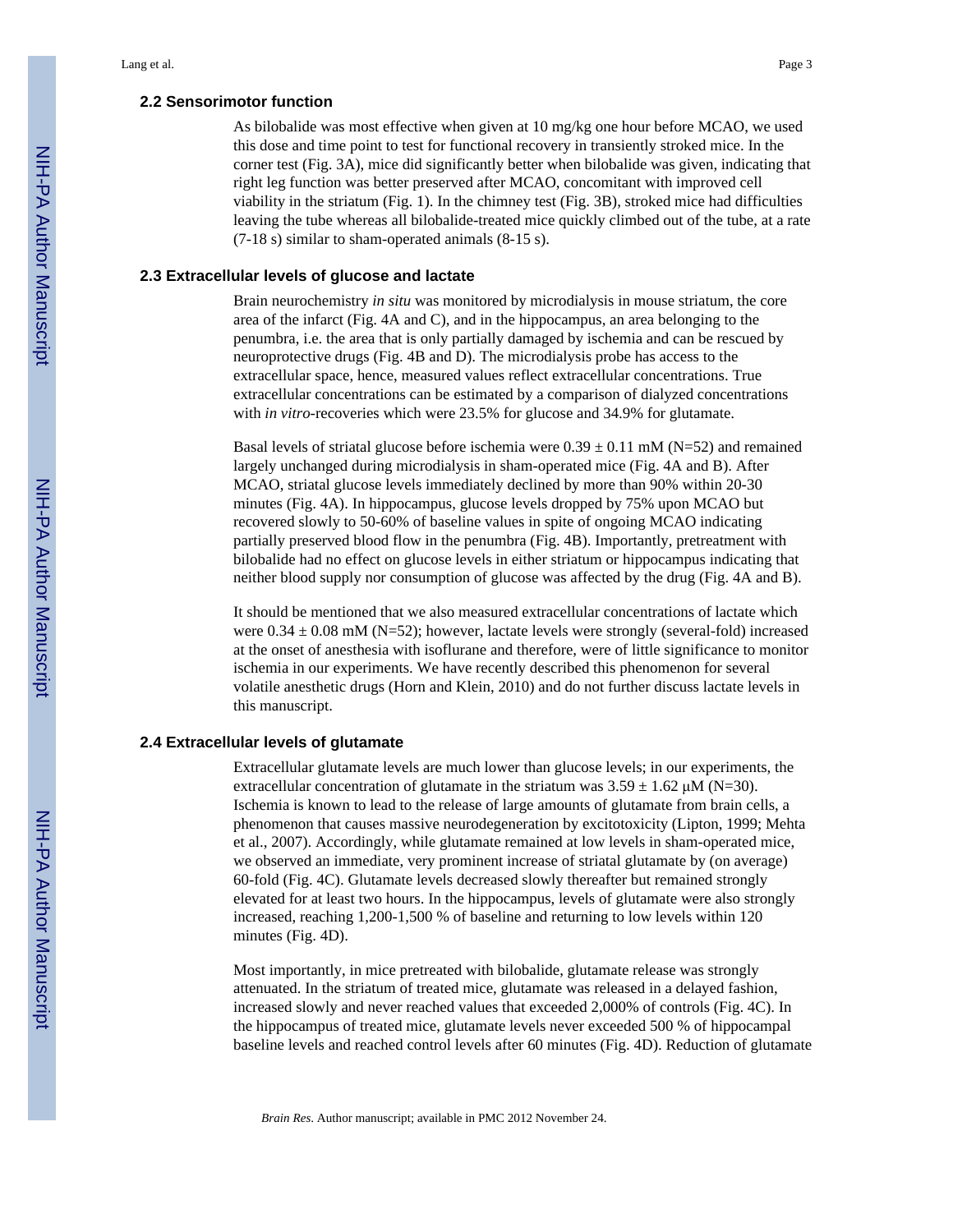release greatly diminishes excitotoxicity and can explain neuroprotective effects (Lipton, 1999; Mehta et al., 2007).

## **2.5 Local administration of bilobalide**

To determine the site of action of bilobalide, MCAO was induced while bilobalide was given locally. For this purpose, bilobalide  $(10 \mu M)$  was added to the perfusion fluid and allowed to diffuse into the striatal tissue surrounding the probe ("retrodialysis"). Fig. 5 demonstrates that again, the presence of bilobalide did not affect glucose concentrations (Fig. 5A) but strongly attenuated the local increase of glutamate in the striatum (Fig. 5B). In fact, locally infused bilobalide acted qualitatively similar as systemically applied drug because it both strongly delayed and decreased the ischemia-induced increase of glutamate levels (Fig. 5B). This observation indicates that bilobalide is neuroprotective by local action in the brain.

#### **2.6 [3H]-glutamate release assay**

This assay was established to investigate the effect of bilobalide on glutamate release under *in vitro*-conditions, i.e. in the absence of blood circulation. We used oxygen-glucose deprivation (OGD) in murine striatal slices as an *in vitro*-ischemia model and, after preincubating the slices with  $[{}^{3}H]$ -glutamate, observed an immediate increase of tritium label when OGD conditions were applied (Fig. 6A). More than 85 % of this radioactivity was  $[3H]$ -glutamate as confirmed by TLC (not illustrated). While bilobalide (10  $\mu$ M) did not affect basal release of  $[3H]$ -glutamate, it significantly reduced the ischemia-induced release (Fig. 6A). As estimated from AUC calculations, bilobalide reduced ischemia-induced glutamate release by  $65\%$  (p<0.05; Fig. 6B).

#### **2.7 Enzymatic formation of glutamate**

Using mouse brain homogenate, we have investigated two enzymatic activities that were suggested to contribute to glutamate formation *in vivo*, namely glutaminase (which hydrolyzes glutamine to glutamate) and NAALADase which cleaves glutamate from Nacetylaspartate-glutamate (NAAG). As shown in Table 1, both enzymes were strongly (>90%) inhibited by their well-known synthetic inhibitors, DON for glutaminase and PMPA for NAALADase. Bilobalide, however, did not significantly affect enzymatic activities suggesting that there must be other targets for this drug (Table 1).

## **3. Discussion**

#### **3.1 Bilobalide as a potential drug**

Poor brain permeability and insufficient time windows of action are two major reasons why promising neuroprotective drugs have failed under clinical conditions (Ginsberg, 2008). Attention should be shifted, therefore, to drugs that either work several hours or days after the stroke has occurred (e.g. protecting cell death by late-onset inflammatory mechanisms) or to drugs that can be used in a prophylactic manner in stroke-prone patients, e.g. patients with long-standing, therapy-resistant hypertension or patients previously suffering from transient ischemic attacks. Ginkgo extracts and their constituents may be promising candidates in this regard because they have been used by many patients over many years in the absence of serious adverse effects (Birks and Grimley, 2009). While Ginkgo biloba extracts lack efficacy when given in the post-stroke recovery period (Zeng et al., 2005), we here report that bilobalide, a specific constituent representing approx. 3% of Ginkgo extract EGb761, has acute neuroprotective properties in the mouse MCAO model when given before or shortly after stroke. Bilobalide worked best when given at a dose of 10 mg/kg one hour before stroke; this is in agreement with a previous study in which a plasma half-life of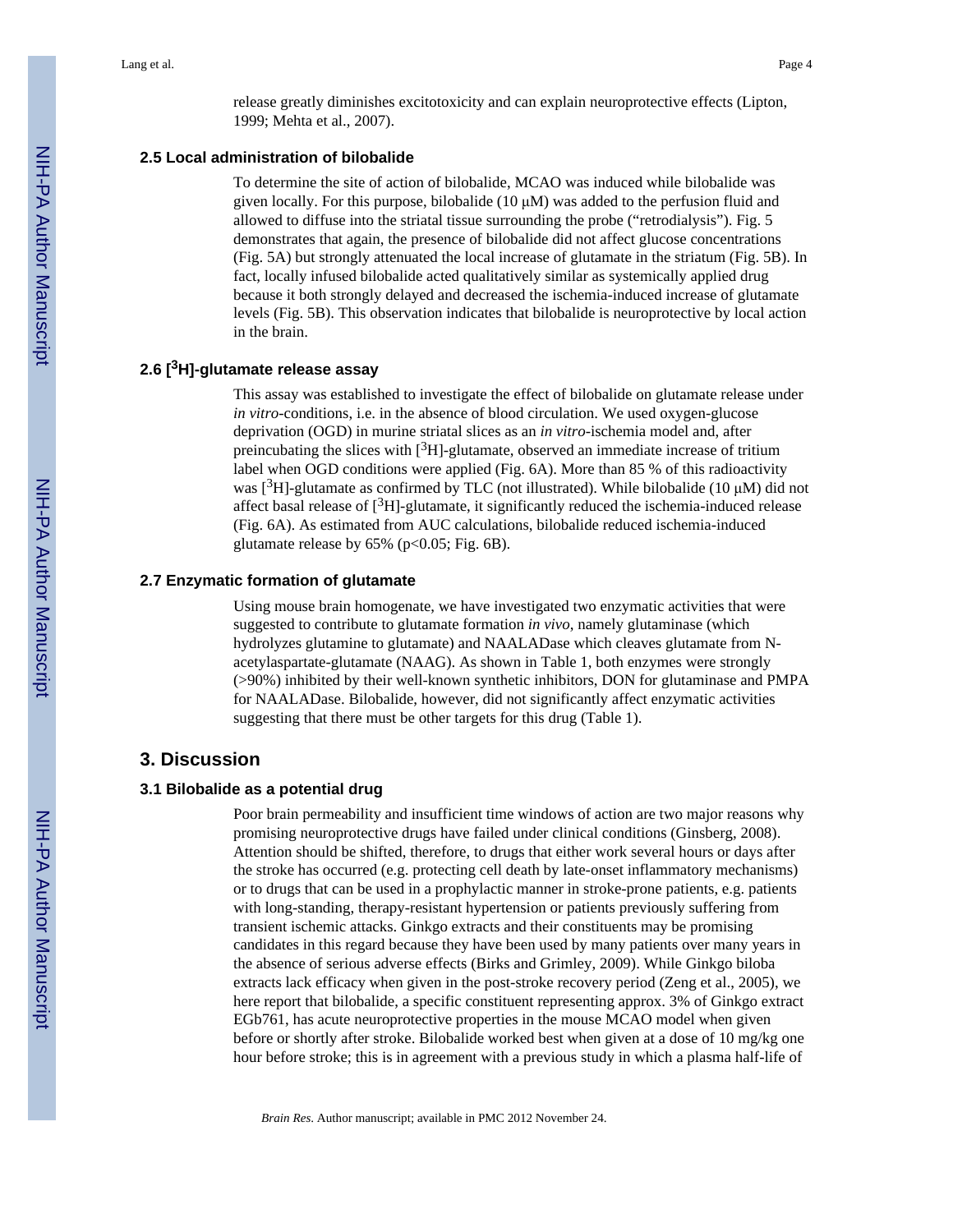approx. 90 minutes was measured in mice (Lang et al., 2010). However, smaller doses and later time points, e.g. one hour after stroke, were also effective (Figs. 1 and 2). At optimum dose, bilobalide reduced striatal stroke areas by more than 50% and clearly improved the functional outcome as measured by tests of sensorimotor function (Fig. 3). Moreover, in agreement with present results, we have recently reported that bilobalide is brain-permeable and crosses the blood-brain barrier quickly; in fact, it remained in brain tissue in a prolonged manner after ischemia had been induced (Lang et al., 2010). Pure bilobalide, or a Ginkgo extract enriched in bilobalide, could therefore be used for neuroprotection in stroke-prone patients, especially because it can be given in a preventive manner with little potential for adverse side effects.

It should be noted that we measured stroke-induced damage only after 24 hours in this study when neuroprotection was seen in the striatum, a core region of MCAO-induced stroke. Further work is required to ascertain long-term improvement of sensorimotor function in treated mice. However, even if bilobalide does not ultimately prevent neuronal death in core areas of stroke damage, our results indicate that neuronal cell death may be strongly delayed by up to 24 hours. This effect may be beneficial when neuroprotection is combined with thrombolytic therapy because the time window for successful thrombolysis would be extended considerably.

The neuroprotective properties of bilobalide have been described under a variety of conditions (DeFeudis, 2002; Ahlemeyer and Krieglstein, 2003). *In vitro*, the drug is active in neurons (Ahlemeyer et al., 1999) and in brain slices exposed to hypoxia (Klein et al., 1997; Johns et al., 2002) or excitotoxicity (Weichel et al., 1999). The required concentrations for bilobalide *in vitro* were in the range of 1-10  $\mu$ M; the lowest value (IC<sub>50</sub> of 0.38  $\mu$ M) was observed in our lab for a membrane-protective action in hippocampal slices (Klein et al. 1997) and is close to plasma levels measured in human volunteers ingesting Ginkgo extract EGb761 (Biber, 2003). In mice, administration of the strongly neuroprotective dose of 10 mg/kg leads to bilobalide plasma levels of 5.9 μM and to brain levels of 0.92 μM (Lang et al., 2010). These data show that a moderate enrichment of bilobalide in Ginkgo extracts would be sufficient to obtain plasma levels in humans that are neuroprotective in the mouse.

#### **3.2 Site and mechanism of action of bilobalide**

The most striking finding of the present study is the specific inhibition of ischemia-induced glutamate release by bilobalide (Figs. 4-6). Previous research has amply demonstrated that the increase of glutamate is one of the major culprits for ischemia-induced neurodegeneration because it causes "excitotoxicity", i.e. massive neuronal depolarisation and calcium overload (reviewed by Lipton, 1999; Szydlowska and Tymianski, 2010). Very recently, we have reported huge increases of glutamate in mouse brain following MCAO (Kiewert et al., 2010), In our present study, the reduction in glutamate levels in bilobalidetreated mice corresponds to a reduction of infarcted area and to an improvement of neurological outcome. We therefore believe that bilobalide's neuroprotective actions on a cellular level are due to attenuation of ischemia-induced glutamate release. Interestingly, reductions of glutamate release have previously been described for neuroprotective actions of hypothermia (Berger et al., 2004). We speculate that drug treatment with bilobalide may offer an alternative to the more risky procedure of hypothermia.

Our results have important implications for bilobalide's site of action. Bilobalide was fully active when given locally (through the microdialysis probe) indicating an action in the brain. In agreement with an earlier study in brain slices (Johns et al., 2002), bilobalide also inhibited glutamate release, at least partially, from hippocampal slices exposed to OGD conditions. Both findings indicate that bilobalide acts locally in brain tissue. But what is the molecular target of bilobalide in ischemic brain ? Among the various sources of glutamate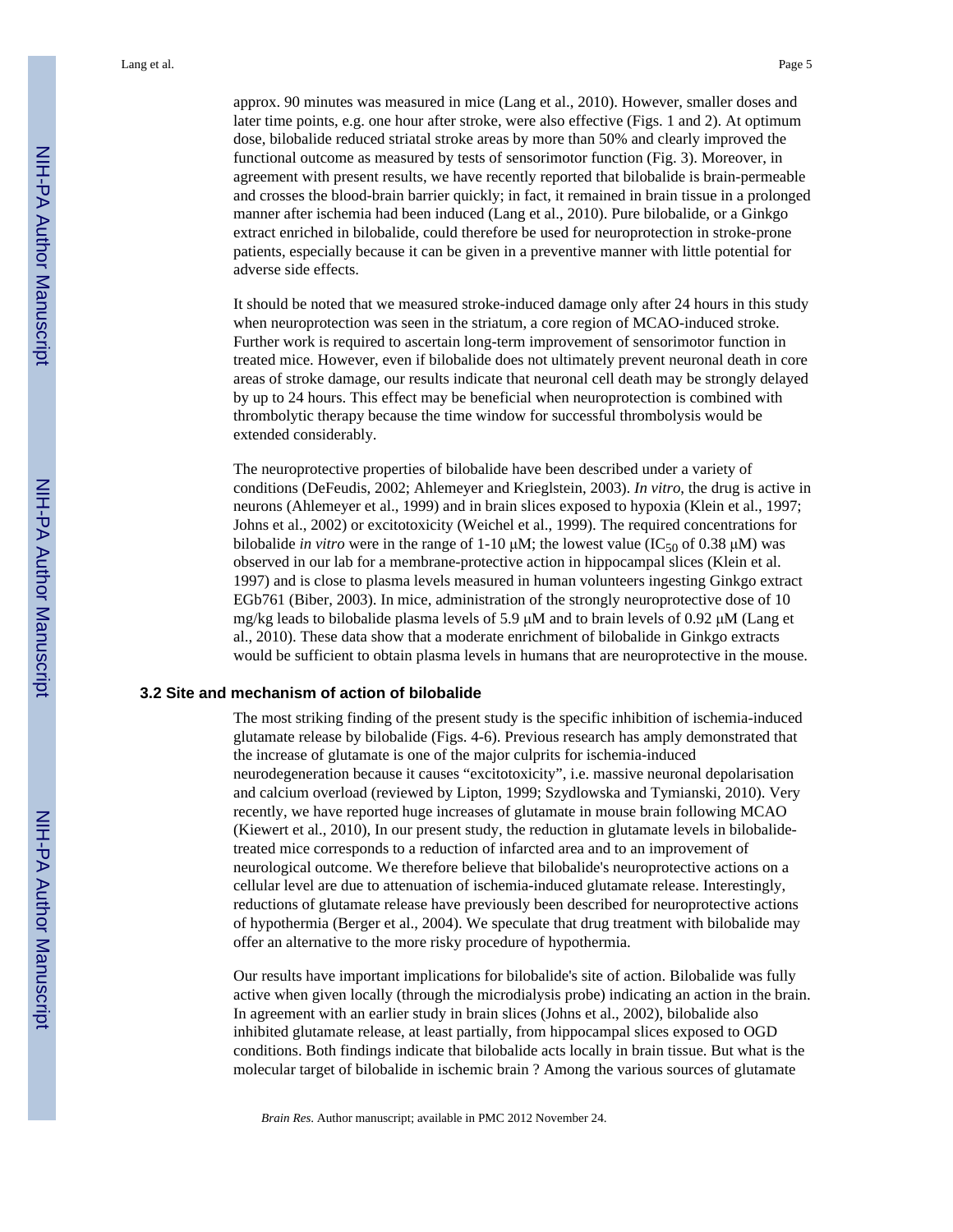(Featherstone, 2009), we investigated glutaminase and NAALADase as potential targets. Both enzymes have been shown to release large amounts of glutamate under ischemic conditions, and inhibitors of these enzymes were found to be neuroprotective in experimental stroke models (Newcomb et al., 1997; Slusher et al., 1999). Bilobalide, however, did not inhibit either of these enzymes excluding them as molecular targets of the drug. In fact, recent work suggests that bilobalide somehow prevents cellular energy loss, e.g. by interfering with cellular swelling, mitochondrial ATP production, and apoptosis (Abdel-Kader et al., 2007; Shi et al., 2010), protection of mitochondria against oxidative stress (Longpre et al., 2006; Rhein et al., 2010), or by activation of heme oxygenase-1, an enzyme which is induced by hypoxic conditions (Saleem et al., 2008; Shah et al., 2011). Elucidation of mitochondrial targets of bilobalide is the focus of current work in our laboratory.

## **4. Experimental procedures**

#### **4.1 Experimental stroke model**

Female CD-1 mice (28-32g; Charles River) were kept under standardized 12 h-light/dark, temperature (22°C) and humidity (70 %) conditions, with food and water available *ad libitum*. Mice were randomized as to treatments, and one vehicle- and one bilobalide-treated mouse were used in parallel on each day of surgery to avoid systematic errors. All animal procedures were in accordance with NIH regulations and were registered with the Institutional Animal Care and Use Committee of TTUHSC and the Regierungspräsidium Darmstadt. All efforts were made to reduce animal suffering.

*In vivo*-ischemia in the brain was induced as described in detail previously (Mdzinarishvili et al., 2005). Briefly, for permanent occlusion, female CD-1 mice were anesthetized with 1.5 % isofluorane in 30%  $O_2/70\%$  N<sub>2</sub>O. Throughout surgery, body temperature was maintained at 37°C by a thermostatic blanket coupled to a rectal thermometer (Harvard/Hugo Sachs, March-Hugstetten, Germany), and cerebral blood flow was monitored by laser Doppler flowmetry (Moor Instruments, Devon, UK). A midline incision was made in the neck to access the left carotid bifurcation and the external (ECA) and internal (ICA) carotid artery. After ligation of the vessels, a small incision was made in the ECA and a monofilament (Doccol Corp., Redlands, CA; filament size 6-0) was inserted and gently advanced through the ICA artery until its tip occluded the origin of the middle cerebral artery (MCA). Correct placement of the suture was indicated by a sudden drop of the local cortical blood flow in the left MCA territory to 15-20% of basal flow as monitored by laser-Doppler flowmetry. After successful occlusion, the monofilament was secured in place with ligature, and the skin incision was closed by surgical clips. Mice received an i.p. injection of Ringer-lactate solution (1 mL) and were allowed to recover in their home cage.

For permanent occlusion, MCAO was sustained for a period of 24 h (Figs. 1, 2 and 4). For transient occlusion (Figs. 3 and 5), surgery was performed as described above, but the thread was left in place for only 75 minutes. Afterwards, the carotid artery was briefly clamped, the thread was removed and the ECA was electrocoagulated. 24 hours after MCAO, mice were deeply anesthetized with isoflurane and euthanised by decapitation. The brains were quickly removed, sectioned coronally into 1 mm slices, and stained with 2,3,5-triphenyl-tetrazolium chloride (TTC). Images were acquired by a DinoLite camera, and areas of both hemispheres and the infarcted regions were quantified for each slice using Image J 1.30. Analyses were done by the first author (D.L.) and were double-checked by a second member of the lab.

In selected mice (N=6), blood was withdrawn before MCAO and 1 h after MCAO and physiological parameters were measured. Before MCAO, blood pH was  $7.41 \pm 0.03$  and hematocrit was  $51 \pm 3\%$ . Plasma sodium was  $144 \pm 3$  mM, potassium  $5.3 \pm 0.4$  mM and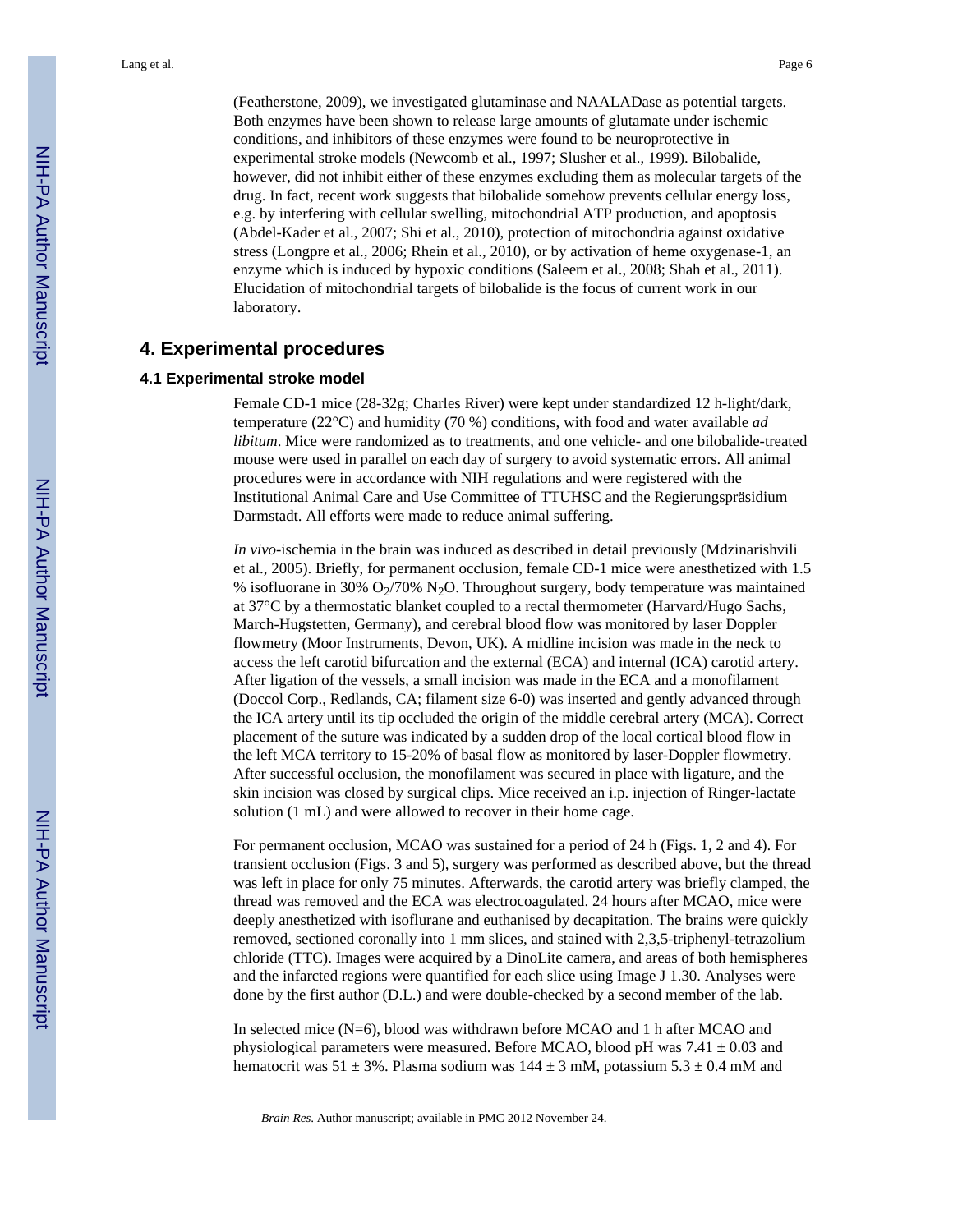chloride 108  $\pm$  4 mM. pO<sub>2</sub> was 126  $\pm$  12 mm Hg and pCO<sub>2</sub> was 38  $\pm$  5 mm Hg. All values were within reference range except for the elevated oxygen partial pressure which was due to the increased oxygen content in the gas mixture (30% vs. 21 % in air). One hour after MCAO, none of these values was significantly changed (data not shown).

#### **4.2 Microdialysis procedure**

Probe implantation was done one day prior to MCAO. Mice were anesthetized with isofluorane (induction dose 3%, maintenance dose 1.5%  $v/v$ ) in a 30%/70% mixture of oxygen and nitrous oxide and placed in a stereotaxic frame. Self-made, I-shaped, concentric dialysis probes with an exchange length of 2-2.5 mm were implanted in the left striatum using the following coordinates (from bregma): striatum,  $AP + 0.5$  mm;  $L + 2.2$  mm;  $DV - 3.8$ mm. Hippocampal coordinates (see Fig. 4) were AP –2.0 mm; L +2.0 mm; DV –2.3 mm (Franklin and Paxinos, 1997). Mice were allowed to recover over night in their home cage.

Perfusion of the microdialysis probe was started one hour before MCAO, was sustained while the MCAO surgery was performed, and was continued until 2 hours after MCAO. The perfusion fluid was artificial cerebrospinal fluid (aCSF; 147 mM NaCl, 4 mM KCl, 1.2 mM CaCl<sub>2</sub> and 1.2 mM MgCl<sub>2</sub>). The perfusion rate was 2  $\mu$ /min, and efflux from the microdialysis probe was collected in intervals of 10 minutes.

#### **4.3 Drug administration**

Bilobalide (or vehicle, 10% DMSO in saline) was injected intraperitoneally 60 min before induction of ischemia, or 1 or 3 hours after ischemia, at doses of 0.3-10 mg/kg. In the infusion study (Fig. 5), bilobalide was added to the perfusion fluid in a concentration of 10 μM. Controls received 0.1% DMSO in saline by infusion.

#### **4.4 Chemical analysis of microdialysates**

Metabolite concentrations in the microdialysis samples were determined by a CMA 600 microanalyzer (CMA, Stockholm, Sweden) using a kinetic photometric assay as described by the manufacturer. The following metabolites were measured (lower limits of detection in parentheses): glucose (0.02 mM), lactate (0.02 mM), and glutamate (1.0 μM). *In vitro*recoveries were determined by dialysis of analytes from unstirred vials containing a fixed concentration (100-times the detection limit) of analytes.

#### **4.5 Neurobehavioral testing**

The behavioral tests were performed in the morning before surgery and 24 hours after MCAO. Results in Fig. 3 were obtained after transient ischemia (75 min) because permanent MCAO caused too strong damage to test the mice (data not shown). The "Corner test" was used as described (Zhang et al., 2002). Each mouse was tested for one trial (max. time 120 sec) before and after surgery and the chosen sides were counted. The normalized laterality index (nLI) was calculated as described (Bouet et al., 2007). The "Chimney test" (Heinecke, 1987) was performed for each mouse three times before and after surgery. A mouse was placed head in front at the entry of a tube (200 mm long and 20 mm in diameter). When the mouse reached the bottom of the tube, the tube was raised in a vertical position. All mice react by walking backwards. The time needed to climb out of the tube was measured for a maximum of 120 sec.

#### **4.6 Enzymatic assays**

Mouse forebrains, separated from the cerebellum, were homogenized in 1 mL ice-cold 20 mM Tris-HCl buffer (pH 7.4), and the homogenate was dialyzed in 100-fold volume of the buffer for 24 hours at 4°C. Aliquots were stored at -80°C. Glutaminase activity was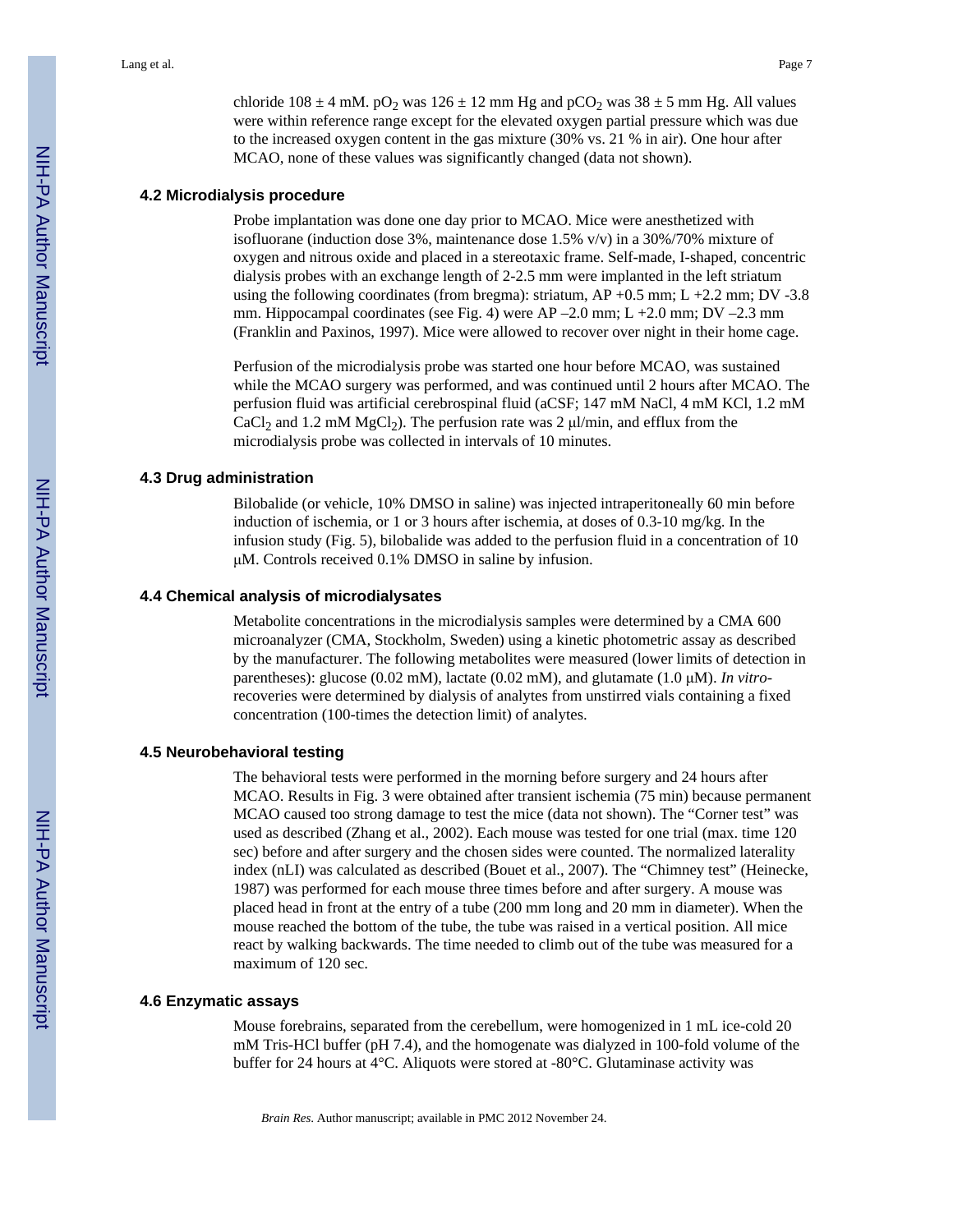quantified by determination of the rate of glutamate release from glutamine as previously described (Newcomb et al., 1997). Briefly, brain homogenates were incubated with or without inhibitors (2mM 6-diazo-5-oxo-L-norleucine, DON, or 10 μM bilobalide) and with 2 mM glutamine at 37 °C. Glutamate levels were measured in aliquots taken from the incubation mixture at the beginning of the incubation and after 60 min using the CMA-600 microanalyzer (see above). NAALADase (N-acetylated-α-linked acidic dipeptidase) activity was quantified by determination of the extent of the hydrolysis of  ${}^{3}$ H-N-acetylaspartateglutamate (NAAG) as previously described (Tiffany et al., 2002). Briefly, brain homogenates were incubated with cofactors and with or without inhibitors (100 μM 2 phosphonomethyl-pentanedioic acid, PMPA, or 10  $\mu$ M bilobalide) and 30nM <sup>3</sup>H-NAAG for 15 min. The incubation was stopped by addition of ice-cold methanol and centrifugation. Aliquots of supernatants were separated together with control samples (NAAG, NAA and glutamate) by thin-layer chromatography (TLC). After detection by ninhydrin, spots corresponding to NAAG and glutamate were scraped and radioactivity associated with the spots was measured with a scintillation counter.

#### **4.7 Measurement of 3H-glutamate release from striatal slices**

These experiments were performed as previously described for <sup>3</sup>H-glycine release (Kiewert et al., 2008). Briefly, striatal slices (400 μm) were prepared from female CD-1 mice and superfused (0.7ml/min) at 35°C with Tyrode solution which was gassed with carbogen. All slices were pre-incubated for 15 min with  ${}^{3}H$ -glutamate (5 µCi; 185 kBq); then, they were randomly transferred to four lanes (A-D) of a superfusion chamber and were superfused for 40 min. At time zero (cf. Fig. 6), lanes A and C were switched to Tyrode solution containing 0.1% DMSO while lanes B and D were superfused with Tyrode solution containing 10  $\mu$ M bilobalide (in 0.1% DMSO), respectively. 5 min later, the slices in lanes C and D underwent oxygen-glucose deprivation (OGD), i.e. they were superfused with Tyrode solution that lacked glucose and was gassed with nitrogen instead of carbogen. The effluent from each lane was collected in 5 min intervals, mixed with scintillation fluid and counted in a Beckman Coulter LS 6000 scintillation counter. At the end of the incubation, the slices from each lane were collected, homogenized, and aliquots were also counted for radioactivity. Data were expressed as [%] of radioactivity that was released during a given time period, relative to the total radioactivity present in the tissue at that time. Areas under the curve (AUC) values were calculated for each individual experiment; they represent the amount of radioactivity that was released during 30 min of superfusion (Fig. 6B).

The identity of tritium release as  ${}^{3}H$ -glutamate was confirmed by TLC as previously described (Kiewert et al., 2008). <sup>3</sup>H-glutamate accounted for  $>85\%$  of total radioactivity in effluents and homogenates (data not shown).

#### **4.8 Statistical analysis**

Data are given as mean  $\pm$  S.E.M. of *N* experiments. Data in Figs. 1-3 and 6 were compared by one-way ANOVA. Time courses of microdialysis data (Figs. 4-5) were compared by two-way ANOVA for repeated measurements (software: GraphPad Prism 5.0).

## **Acknowledgments**

This study was supported by NIH grant R21AT003399 to J.K., and by intramural funds of Goethe University. The authors are grateful to Drs. Shyam S. Chatterjee, M. Nöldner and C. Erdelmeier, Schwabe Co., Karlsruhe, Germany, for supplying pure bilobalide.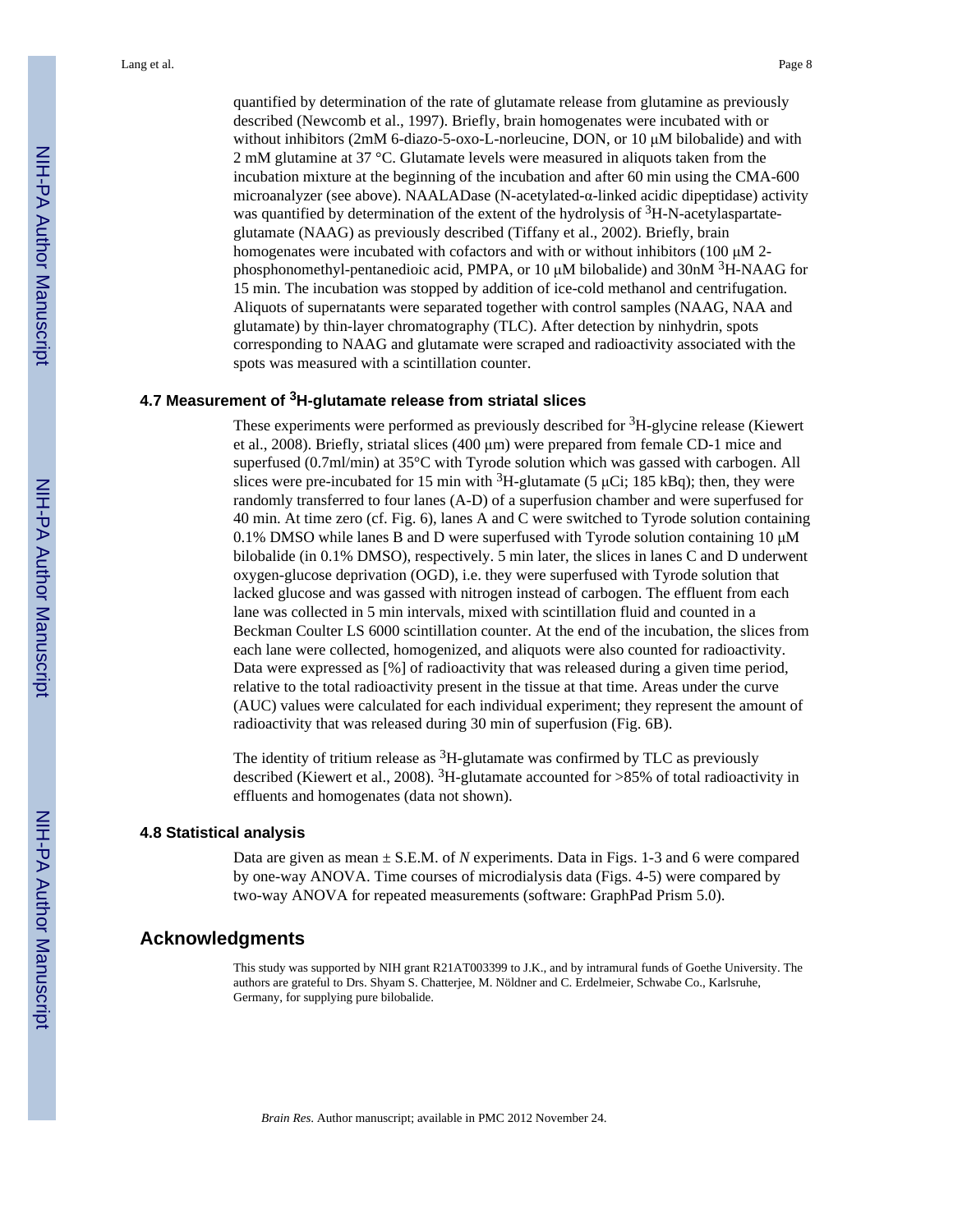## **Abbreviations**

**MCAO** middle cerebral artery occlusion

# **REFERENCES**

- Abdel-Kader R, Hauptmann S, Keil U, Scherping I, Leuner K, Eckert A, Müller WE. Stabilization of mitochondrial function by Ginkgo biloba extract (EGb 761). Pharmacol. Res. 2007; 56:493–502. [PubMed: 17977008]
- Ahlemeyer B, Möwes A, Krieglstein J. Inhibition of serum deprivation- and staurosporine-induced neuronal apoptosis by Ginkgo biloba extract and some of its constituents. Eur. J. Pharmacol. 1999; 367:423–430. [PubMed: 10079019]
- Ahlemeyer B, Krieglstein J. Neuroprotective effects of Ginkgo biloba extract. Cell. Mol. Life Sci. 2003; 60:1779–1792. [PubMed: 14523543]
- Berger C, Schabotz WR, Wolf M, Mueller H, Sommer C, Schwab S. Hypothermia and brain-derived factor reduce glutamate synergistically in acute stroke. Exp. Neurol. 2004; 185:305–312. [PubMed: 14736512]
- Biber A. Pharmacokinetics of Ginkgo biloba extracts. Pharmacopsychiatry. 2003; 36(Suppl. 1):S32– S37. [PubMed: 13130386]
- Birks J, Grimley EJ. Ginkgo biloba for cognitive impairment and dementia. Cochrane Database Syst. Rev. 2009:CD003120. [PubMed: 19160216]
- Bouet V, Freret T, Toutain J, Divoux D, Boulouard M, Schumann-Bard P. Sensorimotor and cognitive deficits after transient middle cerebral artery occlusion in the mouse. Exp Neurol. 2007; 203:555– 567. [PubMed: 17067578]
- Chandrasekaran K, Mehrabian Z, Spinnewyn B, Drieu K, Fiskum G. Neuroprotective effects of bilobalide, a component of the Ginkgo biloba extract (EGb761), in gerbil global brain ischemia. Brain Res. 2001; 922:282–292. [PubMed: 11743961]
- Danton GH, Dietrich WD. The search for neuroprotective strategies in stroke. AJNR Am. J. Neuroradiol. 2004; 25:181–194. [PubMed: 14970016]
- DeFeudis FV. Bilobalide and neuroprotection. Pharmacol. Res. 2002; 46:565–568. [PubMed: 12457632]
- Featherstone DE. Intercellular glutamate signaling in the nervous system and beyond. ACS Chem. Neurosci. 2009 DOI: 10.1021/cn900006n.
- Franklin, KB.; Paxinos, G. The mouse brain in stereotaxic coordinates. Academic Press; San Diego: 1997.
- Ginsberg MD. Neuroprotection for ischemic stroke: Past, present and future. Neuropharmacology. 2008; 55:363–389. [PubMed: 18308347]
- Heinecke H. A comparison of two variants of the chimney behaviour test in mice. Z. Versuchstierkunde. 1987; 29:145–148.
- Horn T, Klein J. Lactate levels in the brain are elevated upon exposure to volatile anesthetics: a microdialysis study. Neurochem. Int. 2010; 57:940–947. [PubMed: 20933036]
- Johns L, Sinclair AJ, Davies JA. Effects of bilobalide on hypoxia/hypoglycemia-stimulated glutamate efflux from rat cortical brain slices. Neurochem. Res. 2002; 27:369–371. [PubMed: 12064351]
- Kiewert C, Kumar V, Hildmann O, Hartmann J, Hillert M, Klein J. Role of glycine receptors and glycine release for the neuroprotective activity of bilobalide. Brain Res. 2008; 1201:143–150. [PubMed: 18325484]
- Kiewert C, Mdzinarishvili A, Hartmann J, Bickel U, Klein J. Metabolic and transmitter changes in core and penumbra after middle cerebral artery occlusion in mice. Brain Res. 2010; 1312:101–107. [PubMed: 19961839]
- Klein J, Chatterjee SS, Löffelholz K. Phospholipid breakdown and choline release under hypoxic conditions: inhibition by bilobalide, a constituent of Ginkgo biloba. Brain Res. 1997; 755:347– 350. [PubMed: 9175905]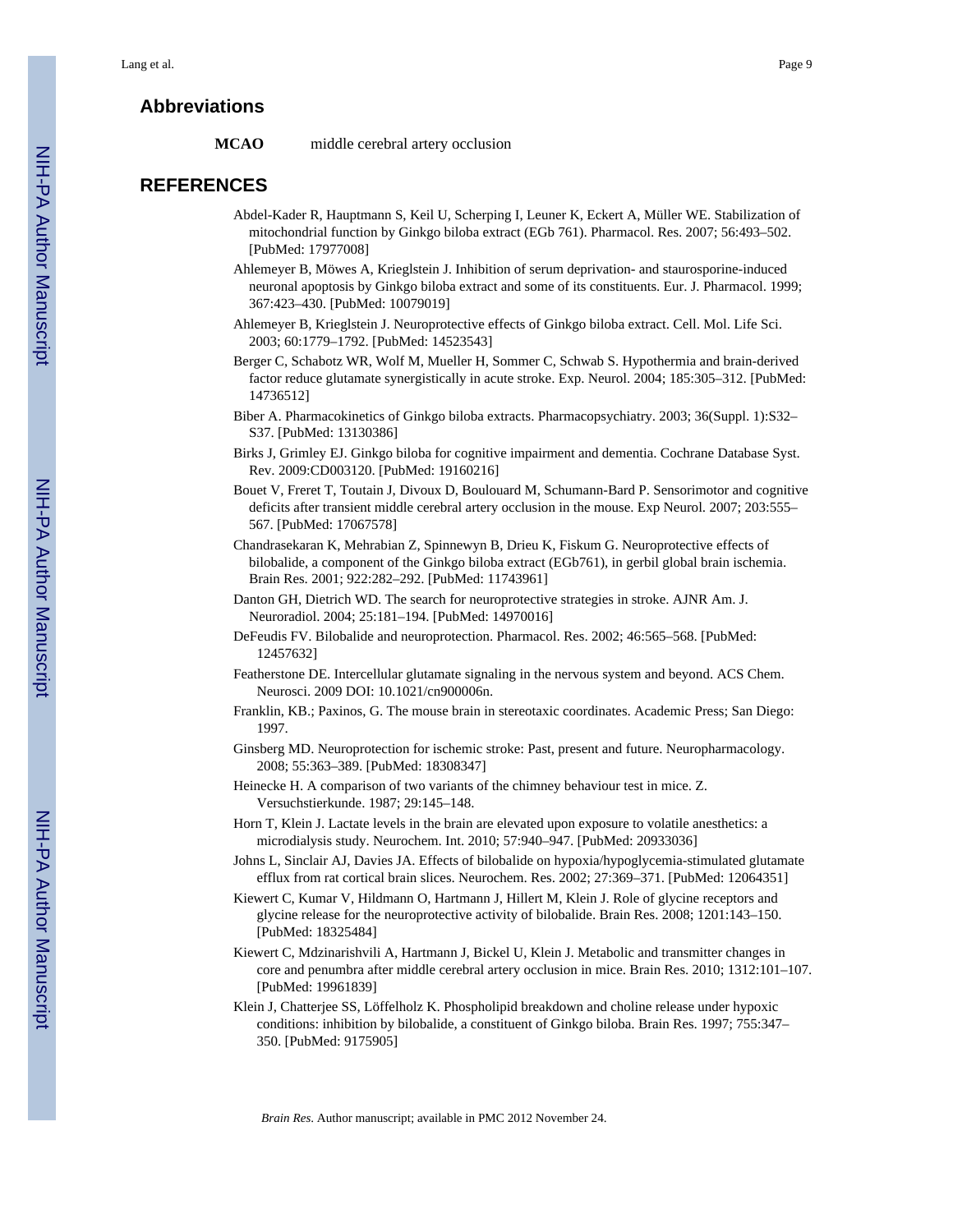Lang et al. Page 10

- Lang D, Ude C, Wurglics M, Schubert-Zsilavecs M, Klein J. Brain permeability of bilobalide as probed by microdialysis before and after middle cerebral artery occlusion in mice. J. Pharm. Pharm. Sci. 2010; 13:607–614. [PubMed: 21486534]
- Lee EJ, Chen HY, Wu TS, Chen TY, Ayoub IA, Maynard KI. Acute administration of Ginkgo biloba extract (EGb 761) affords neuroprotection against permanent and transient focal cerebral ischemia in Sprague-Dawley rats. J. Neurosci. Res. 2002; 68:636–645. [PubMed: 12111854]
- Lipton P. Ischemic cell death in brain neurons. Physiol. Rev. 1999; 79:1431–1568. [PubMed: 10508238]
- Mdzinarishvili A, Geldenhuys WJ, Abbruscato TJ, Bickel U, Klein J, van der Schyf CJ. NGP1-01, a lipophilic polycyclic cage amine, is neuroprotective in focal ischemia. Neurosci. Lett. 2005; 383:49–53. [PubMed: 15936510]
- Mdzinarishvili A, Kiewert C, Kumar V, Hillert M, Klein J. Bilobalide prevents ischemia-induced edema formation in vitro and in vivo. Neuroscience. 2007; 144:217–222. [PubMed: 17014966]
- Mehta SL, Manhas N, Raghubir R. Molecular targets in cerebral ischemia for developing novel therapeutics. Brain Res. Rev. 2007; 54:34–66. [PubMed: 17222914]
- Newcomb R, Sun X, Taylor L, Curthoys N, Giffard RG. Increased production of extracellular glutamate by the mitochondrial glutaminase following neuronal death. J. Biol. Chem. 1997; 272:11276–11282. [PubMed: 9111031]
- Shah ZA, Nada SE, Dore S. Heme oxygenase-1, beneficial role in permanent ischemic stroke and in Ginkgo biloba (EGb 761) neuroprotection. Neuroscience. 2011; 180:248–255. [PubMed: 21334424]
- Shi C, Wu F, Yew DT, Xu J. Bilobalide prevents apoptosis through activation of the PI3K/Akt pathway in SH-SY5Y cells. Apoptosis. 2010; 15:715–727. [PubMed: 20333467]
- Slusher BS, Vornov JJ, Thomas AG, Hurn PD, Harukuni I, Bhardwaj A, Traystman RJ, Robinson MB, Britton P, Lu XC, Tortella FC, Wozniak KM, Yudkoff M, Potter BM, Jackson PF. Selective inhibition of NAALADase, which converts NAAG to glutamate, reduces ischemic brain injury. Nat. Med. 1999; 5:1396–1402. [PubMed: 10581082]
- Szydlowska K, Tymianski M. Calcium, ischemia and excitotoxicity. Cell Calcium. 2010; 47:122–129. [PubMed: 20167368]
- Tiffany CW, Slusher BS. NAALADase assay. Current Protocols in Pharmacology. 2001:3.10.1– 3.10.12.
- Weichel O, Hilgert M, Chatterjee SS, Lehr M, Klein J. Bilobalide, a constituent of Ginkgo biloba, inhibits NMDA-induced phospholipase  $A<sub>2</sub>$  activation and phospholipid breakdown in rat hippocampus. Naunyn-Schmiedeberg's Arch. Pharmacol. 1999; 360:609–615. [PubMed: 10619176]
- Woodruff TM, Thundyil J, Tang SC, Sobey CG, Taylor SM, Arumugam TV. Pathophysiology, treatment, and animal and cellular models of human ischemic stroke. Mol. Neurodeger. 2011; 25:11.
- Zeng X, Liu M, Yang Y, Li Y, Asplund K. Ginkgo biloba for acute ischemic stroke. Cochrane Database Syst. Rev. 2005; 4:CD003691. [PubMed: 16235335]
- Zhang L, Schallert T, Zhang ZG, Jiang Q, Arniego P, Li Q, Lu M, Chopp M. A test for detecting longterm sensorimotor dysfunction in the mouse after focal cerebral ischemia. J. Neurosci. Methods. 2002; 117:207–214. [PubMed: 12100987]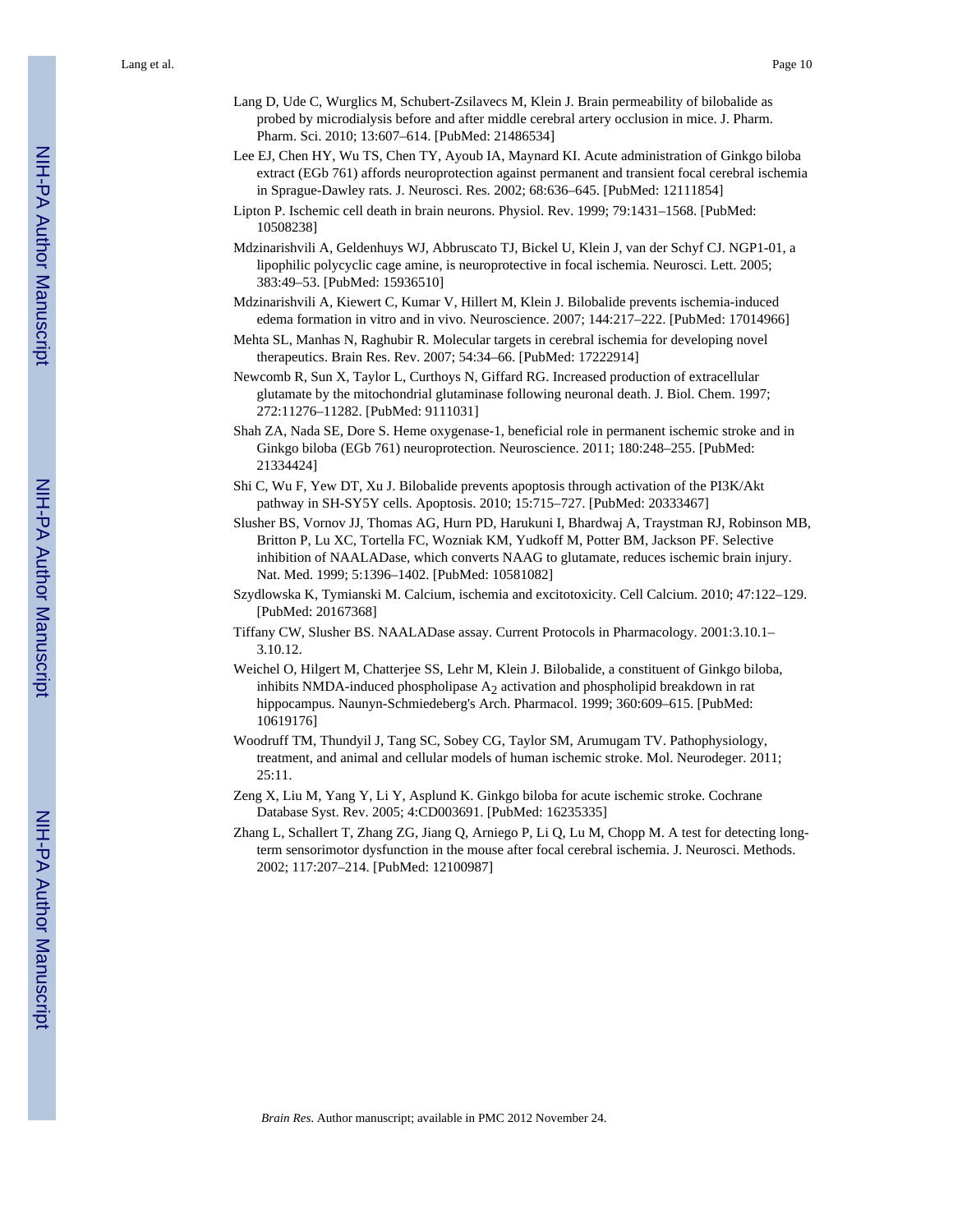Highlights for Lang et al.

- Bilobalide is a neuroprotective compound present in Ginkgo biloba extracts
- $\triangleright$  Pure bilobalide (1-10 mg/kg) reduces neuronal cell death after brain ischemia
- Bilobalide appears to act locally in the infarcted brain
- $\triangleright$  The mechanism of action involves reduction of ischemia-induced glutamate release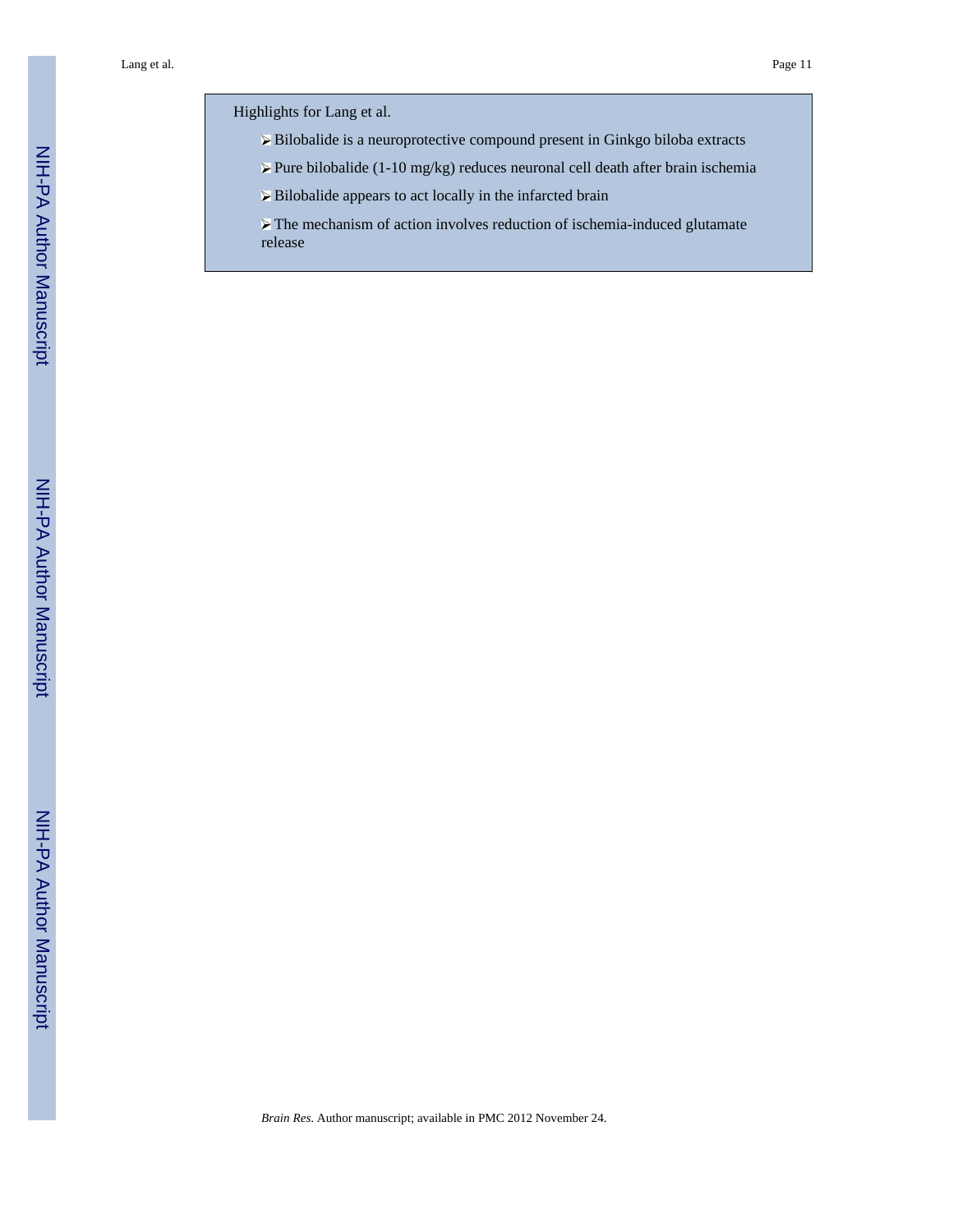Lang et al. Page 12



#### **Fig. 1.**

Dose-dependent effect of bilobalide on striatal infarct areas induced by middle cerebral artery occlusion (MCAO) in mice. - Upper panel: Mice were treated with vehicle (0.3 ml saline i.p. containing 10% DMSO, "Control"), 1 mg/kg bilobalide ("Bilo 1") or 10 mg/kg bilobalide ("Bilo 10") one hour prior to MCAO. The animals were sacrificed 24 hours past MCAO, six slices of 1 mm thickness were cut coronally and stained by tetrazolium chloride (TTC). Areas with insufficient mitochondrial activity to reduce TTC are indicated by pale white colour. Lower panel: Infarct areas were calculated as percentage of infarct area over total brain area in each slice. The numbers refer to the slices starting at the caudal end of the mouse brain; 2, 3 and 4 represent striatal slices. Nine mice were used in each treatment group; due to mortality of two mice per group, data are expressed as mean  $\pm$  S.E.M. of N=7 experiments. \*\*,  $p<0.01$ ; \*\*\*,  $p<0.001$  vs. Control.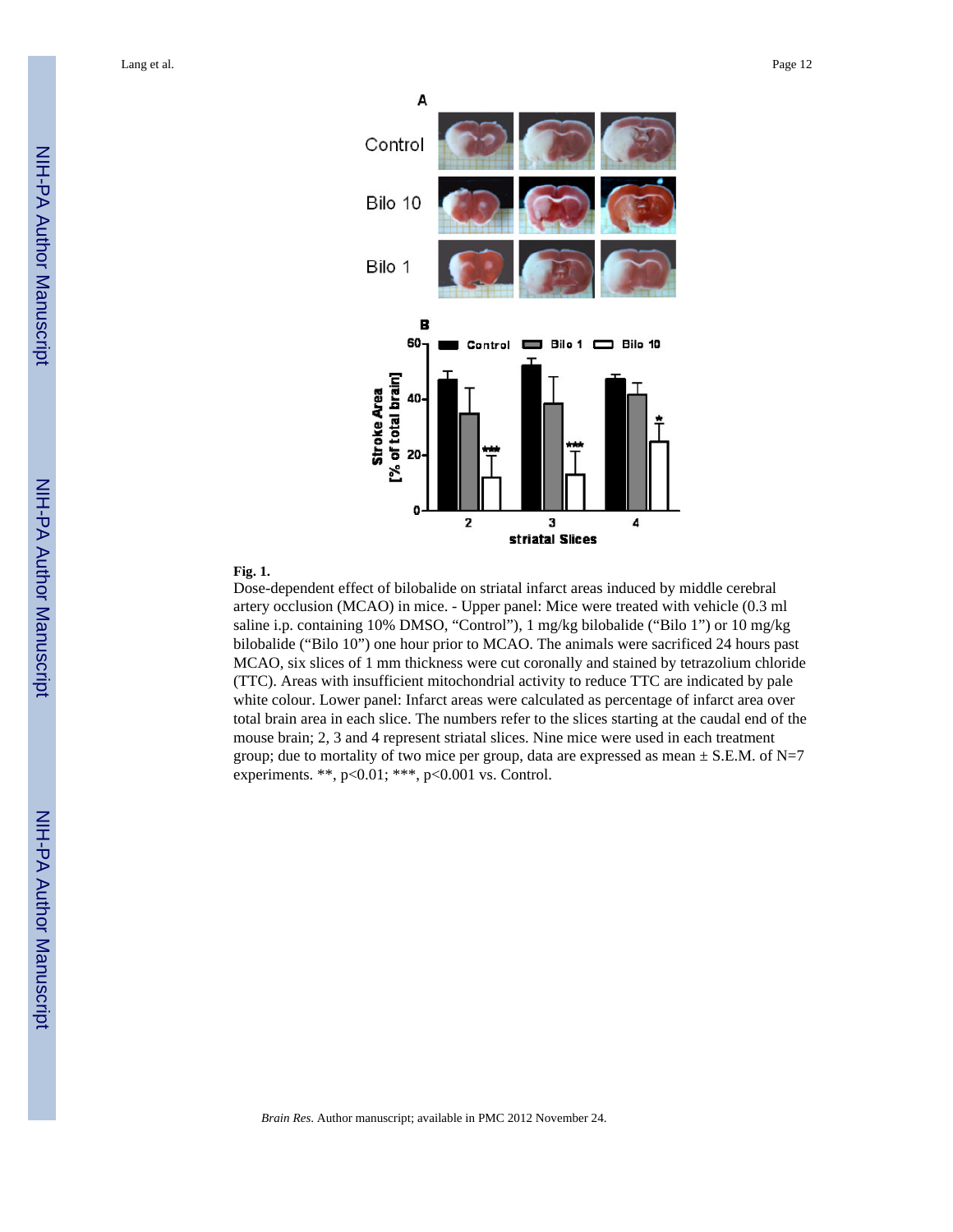Lang et al. Page 13



#### **Fig. 2.**

Time-dependent effects of bilobalide on striatal infarct areas induced by middle cerebral artery occlusion (MCAO) in mice. - Upper panel: Mice were treated with vehicle (0.3 ml saline i.p. containing 10% DMSO, "Control"), or 10 mg/kg bilobalide 1 h after or 3h after MCAO. Brain slices were prepared and stained with TTC as described in Fig. 1. Lower panel: Infarct areas were calculated as percentage of infarct area over total brain area in each slice; data from bilobalide given prior to MCAO ("Bilo 10", cf. Fig. 1) were included for comparison. Nine mice were used in each group; due to mortality of two mice per group, data are expressed as mean  $\pm$  S.E.M. of N=7 experiments. \*, p<0.05; \*\*, p<0.01; \*\*\*, p<0.001 vs. Control.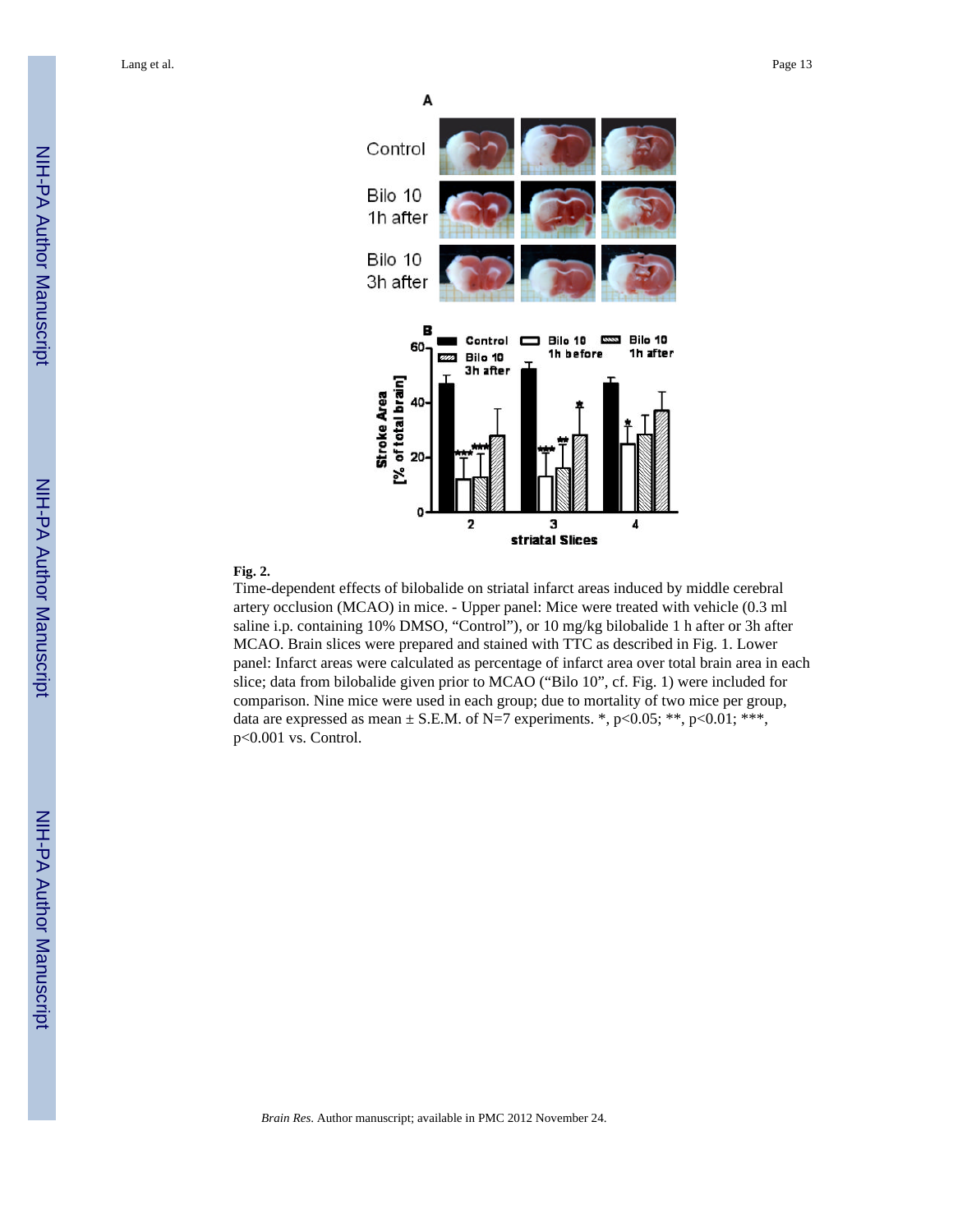

#### **Fig. 3.**

Effects of bilobalide treatment in neurobehavioral tests. - (A) Corner test. Performances are expressed by the normalized laterality index ("nLI"; with medians and their interquartile ranges) for each group of mice, i.e. sham-operated mice ("Sham"), mice that sustained MCAO and were treated with vehicle ("MCAO"), and mice that sustained MCAO having been treated with 10 mg/kg bilobalide 1 h before stroke ("Bilo 10"). Numbers in the columns indicate mice per group. Statistical significances were calculated by one-way ANOVA and Bonferroni's Multiple Comparison Test. \*, p<0.05; \*\*\*p<0.001 vs. Sham; #, p<0.05 vs. MCAO. (B) Chimney test. Performances are expressed as time (s) to get out of the tube and were calculated as difference between time needed before and after surgery. Results are mean  $\pm$  S.E.M of 10 experiments. Statistical significances were calculated by one-way ANOVA and Bonferroni's Multiple Comparison Test for treatment vs sham; \*p< 0.05 vs. Sham; ns, not significant vs. Sham.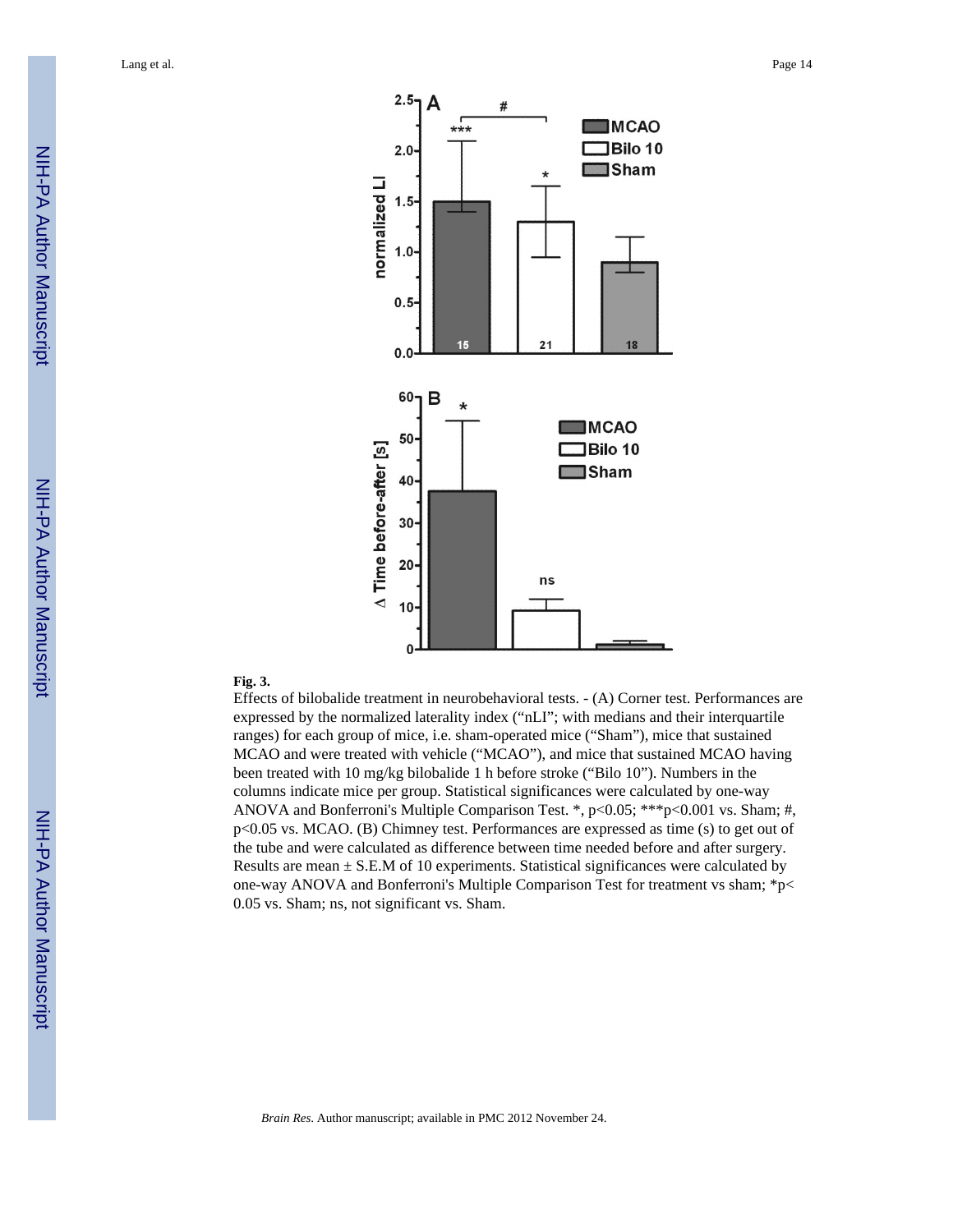

#### **Fig. 4.**

Effects of bilobalide on extracellular glucose and glutamate levels before and after MCAO. - (A) Striatal glucose levels. (B) Hippocampal glucose levels. (C) Striatal glutamate levels. (D) Hippocampal glutamate levels. The figures show concentrations measured from 60 min before induction of stroke (MCAO, at time zero) to 130 min past stroke. Experiments were done in three groups of mice: sham-operated mice ("Sham"), vehicle-treated mice with MCAO ("Vehicle") and bilobalide-treated mice with MCAO ("Bilobalide") (N=6 each). Bilobalide was dissolved in vehicle (10% DMSO in saline) and was given by i.p. injection one hour before MCAO at a dose of 10 mg/kg. Data are percentages (means  $\pm$  S.E.M.) of basal concentrations which were determined as averages from the measured samples prior to MCAO (see Results for basal values). Statistical analysis (two-way ANOVA for repeated measurements, GraphPad Prism®): (A) All curves: F<sub>2,15</sub>=116.9, p<0.01; glucose ("Vehicle") vs. glucose ("Bilobalide"),  $F_{1,10}$ =0.26, p=0.63. (B) All curves:  $F_{2,13}$ =6.66, p=0.01; glucose ("Vehicle") vs. glucose ("Bilo"),  $F_{1,10}$ =0.08, p=0.78. (C) All curves: F<sub>2,15</sub>=16.36; p<0.01; glutamate ("Vehicle") vs. glutamate ("Bilobalide"),  $F_{1,10}=11.06$ ; p<0.01. (D) All curves:  $F_{2,15} = 5.15$ ; p=0.02; glutamate ("Vehicle") vs. glutamate ("Bilobalide"), F<sub>1,10</sub>=4.48; p=0.06.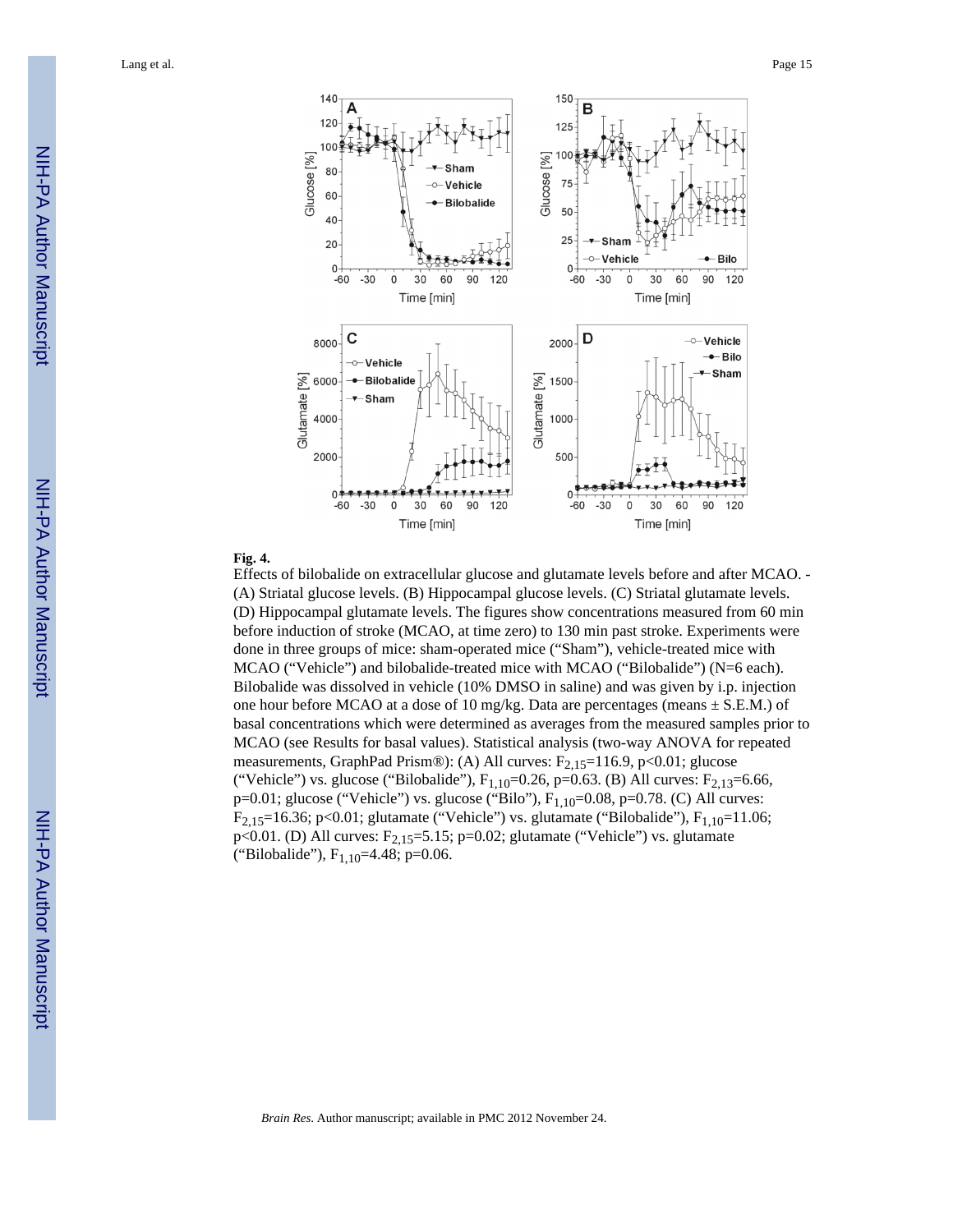

#### **Fig. 5.**

Effects of locally applied bilobalide on (A) glucose and (B) glutamate levels after MCAO as measured by microdialysis in mouse striatum. - The figure shows extracellular concentrations measured from 50 min before induction of stroke (MCAO, at time zero) to 150 min past stroke (N=6). Bilobalide (10 μM) was continuously infused through the microdialysis probe, and MCAO was induced from 0-75 min as indicated. Data are percentages (means  $\pm$  S.E.M.) of basal release which was determined as average efflux from the measured samples prior to treatment. Statistical analysis (two-way ANOVA for repeated measurements, GraphPad Prism®): (A) Glucose ("Ctr") vs. glucose ("Bilo"), F<sub>1,10</sub>=0.03; p=0.87. (B) Glutamate ("Ctr") vs. glutamate ("Bilo"),  $F_{1,10}$ =20.17; p<0.01.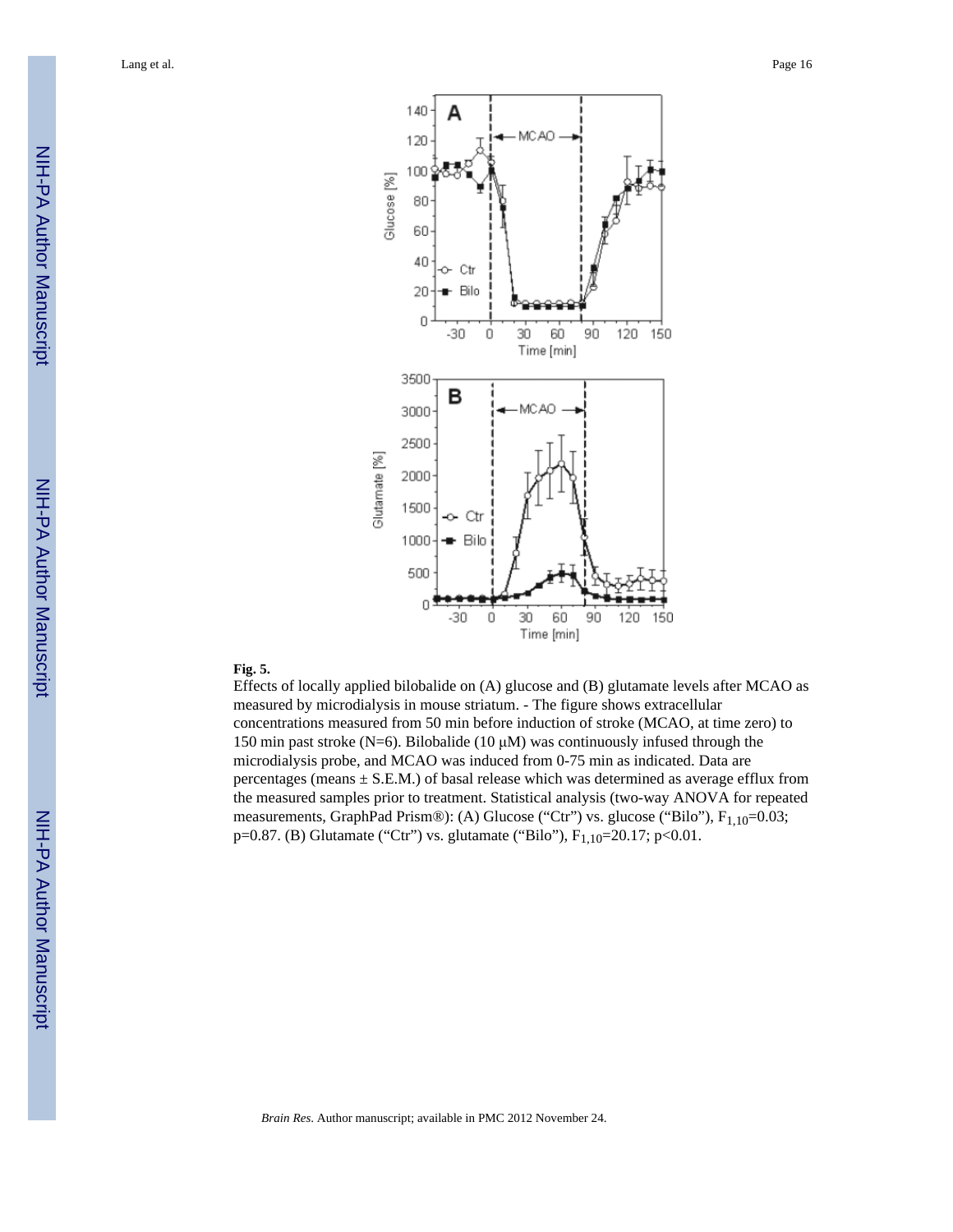

#### **Fig. 6.**

Effects of bilobalide on ischemia-induced glutamate release *in vitro.* - Mouse striatal slices were preloaded with <sup>3</sup>H-glutamate and then superfused in four lanes in the presence ("Bilo") or absence ("Ctr") of bilobalide (10  $\mu$ M). At time zero, two lanes were switched to a buffer solution containing no glucose which was bubbled with nitrogen (oxygen-glucose deprivation, "OGD"). (A) Efflux of  ${}^{3}H$ -glutamate was monitored by scintillation counting and expressed as fractional release. (B) Areas under the curve for the release curves shown in A. Statistical analysis (paired two-way ANOVA, GraphPad Prism®): \*\*, p<0.01 vs. Ctr; #, p<0.05 vs. OGD.